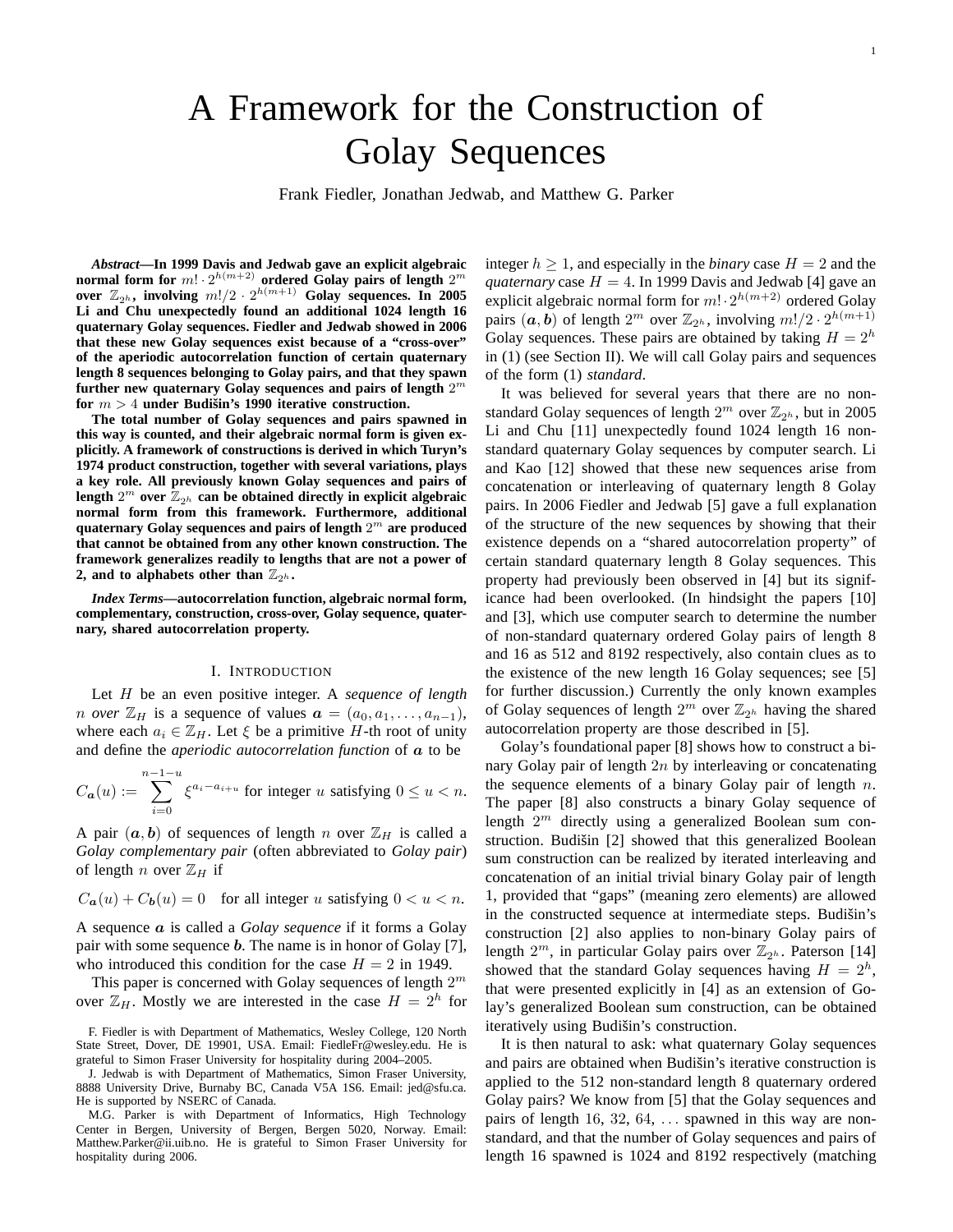the counts in [11] and [3] obtained by exhaustive search). But [5] could not determine the number of quaternary Golay sequences and pairs of length  $2^m$  spawned for  $m > 4$ , even when the iterative construction is restricted to just interleaving and concatenation (not allowing gaps in intermediate steps).

The principal objective of this paper is to determine the number of quaternary Golay sequences and pairs of length  $2^m$  $(m \geq 4)$  obtained by applying Budišin's iterative construction to the 512 non-standard length 8 quaternary ordered Golay pairs, and moreover to find the algebraic normal form of the constructed sequences and pairs explicitly. Although the algebraic normal forms appear rather complex when written out, they completely describe the constructed sequences.

A second objective of the paper is to identify, from the many known explicit and iterative constructions, a framework from which all known Golay sequences and pairs of length  $2^m$  over  $\mathbb{Z}_{2^h}$  can be obtained in explicit algebraic normal form. The explicit constructions include Golay's generalized Boolean sum construction [8, (13)] and its extension to generalized Boolean functions by Davis and Jedwab [4]. The iterative constructions include: Golay's concatenation and interleaving of a binary Golay pair [8, (9), (10)]; Golay's block-interleaving of two binary Golay pairs  $[8, (11), (12)]$ ; Budišin's iterative construction using permutations and roots of unity [2]; and Turyn's product construction for producing a binary Golay pair from two shorter binary Golay pairs [16, Lemma 5]. We shall see that, once the standard Golay pairs (1) are given, the key construction among all of these is Turyn's, together with several variations that we shall derive. These variations allow us to construct directly and explicitly the Golay sequences and pairs of length  $2^m$  over  $\mathbb{Z}_{2^h}$  that would be obtained by applying Budišin's construction iteratively.

A third objective of this paper is to demonstrate that the framework described is powerful enough to produce further Golay sequences and pairs of length  $2^m$  over  $\mathbb{Z}_{2^h}$  that cannot be obtained by applying Budišin's construction iteratively to a non-standard length 8 quaternary Golay pair.

The rest of the paper is organized in the following way. Section II introduces further notation and definitions, particularly for algebraic normal form and the shared autocorrelation property. Section III reviews Turyn's construction in some detail, because of its importance in our constructive framework. Section IV develops variations on Turyn's construction, in which Golay pairs are used to control the iterative interleaving and concatenation of other Golay pairs. Section V uses the constructive framework to determine which Golay sequences and pairs are spawned by an initial ordered Golay pair  $(a, b)$ of length  $2^r$ , and applies this result to the 512 non-standard quaternary ordered Golay pairs of length 8. Section VI summarizes the results of the paper, clarifies the relationship to other work, and lists some open questions.

Figure 1 is a Venn diagram illustrating the intersections of the constructions described in this paper. For each lemma in the diagram, the annotations describe restrictions on its use. Figure 2 is a flowchart showing how the constructed sets of quaternary Golay sequences are obtained. Table I gives counts of the number of standard and non-standard quaternary Golay sequences and quaternary ordered Golay pairs of length  $2^m$ .

All currently known quaternary Golay sequences and pairs included in these counts can be obtained via the flowchart shown in Figure 2.

### II. NOTATION AND DEFINITIONS

In this section we introduce some notation and definitions, particularly for algebraic normal form and the shared autocorrelation property. Throughout,  $H$  will be an even positive integer and  $\xi$  will be a primitive H-th root of unity.

As before, a sequence of length n over  $\mathbb{Z}_H$  is a sequence of values  $\mathbf{a} = (a_0, a_1, \dots, a_{n-1})$ , where each  $a_i \in \mathbb{Z}_H$ . In phase shift keying with  $H$  phases, the sequence elements  $a_i$  represent data to be communicated, and the sequence  $\alpha$  corresponds to the *complex modulated sequence*  $(\xi^{a_0}, \xi^{a_1}, \ldots, \xi^{a_{n-1}})$  of roots of unity. The *generating function associated with* a is the polynomial

$$
A(x) := \sum_{i=0}^{n-1} \xi^{a_i} x^i.
$$

Straightforward manipulation shows that

$$
A(x)\overline{A(x^{-1})} = n + \sum_{u=1}^{n-1} C_{\mathbf{a}}(u)x^{-u} + \sum_{u=1}^{n-1} \overline{C_{\mathbf{a}}(u)}x^{u},
$$

where bar represents complex conjugation. It follows that if  $a, b$  form a Golay pair of length n and  $A(x)$ ,  $B(x)$  are the associated generating functions then

$$
A(x)\overline{A(x^{-1})} + B(x)\overline{B(x^{-1})} = 2n.
$$

In this case we call  $(A(x), B(x))$  a *complementary function pair*. (The converse, that the sequences associated with a complementary function pair form a Golay pair, is true provided that we work with complex modulated sequences  $a, b$  of arbitrary complex numbers, and use the complex modulated definitions  $C_{\boldsymbol{a}}(u) := \sum_{i=0}^{n-1-u} a_i \overline{a_{i+u}}$  and  $\widehat{A}(x) := \sum_{i=0}^{n-1} a_i x^i$  for the aperiodic autocorrelation function and generating function respectively. Such sequences do not in general correspond to phase shift keying, and some of their elements may even be 0. Although our primary interest in this paper is Golay pairs over  $\mathbb{Z}_H$ , the constructions in Section IV can be generalized to these Golay pairs of arbitrary complex numbers.)

A sequence  $\boldsymbol{a} = (a_0, \dots, a_{2^m-1})$  of length  $2^m$  over  $\mathbb{Z}_H$ can be described by means of its algebraic normal form. A *generalized Boolean function* is a function  $f : \mathbb{Z}_2^m \to \mathbb{Z}_H$ . Let  $0 \leq i < 2^m$  and let  $(i_1, \ldots, i_m)$  be the binary expansion of i, where  $i_1$  is the most significant bit. Let  $f_j(x_1, \ldots, x_m) = x_j$ be the indicator function for  $i_j$  (which is bit j in the binary representation of i). The indicator functions  $f_1, \ldots, f_m$  give rise to  $2^m$  monomials

1,  
\n
$$
x_1, x_2, \ldots, x_m,
$$
  
\n $x_1x_2, x_1x_3, \ldots, x_{m-1}x_m,$   
\n $\vdots$   
\n $x_1x_2 \cdots x_m.$ 

Multiplication of indicator functions corresponds to the logical AND operation, and addition corresponds to logical XOR.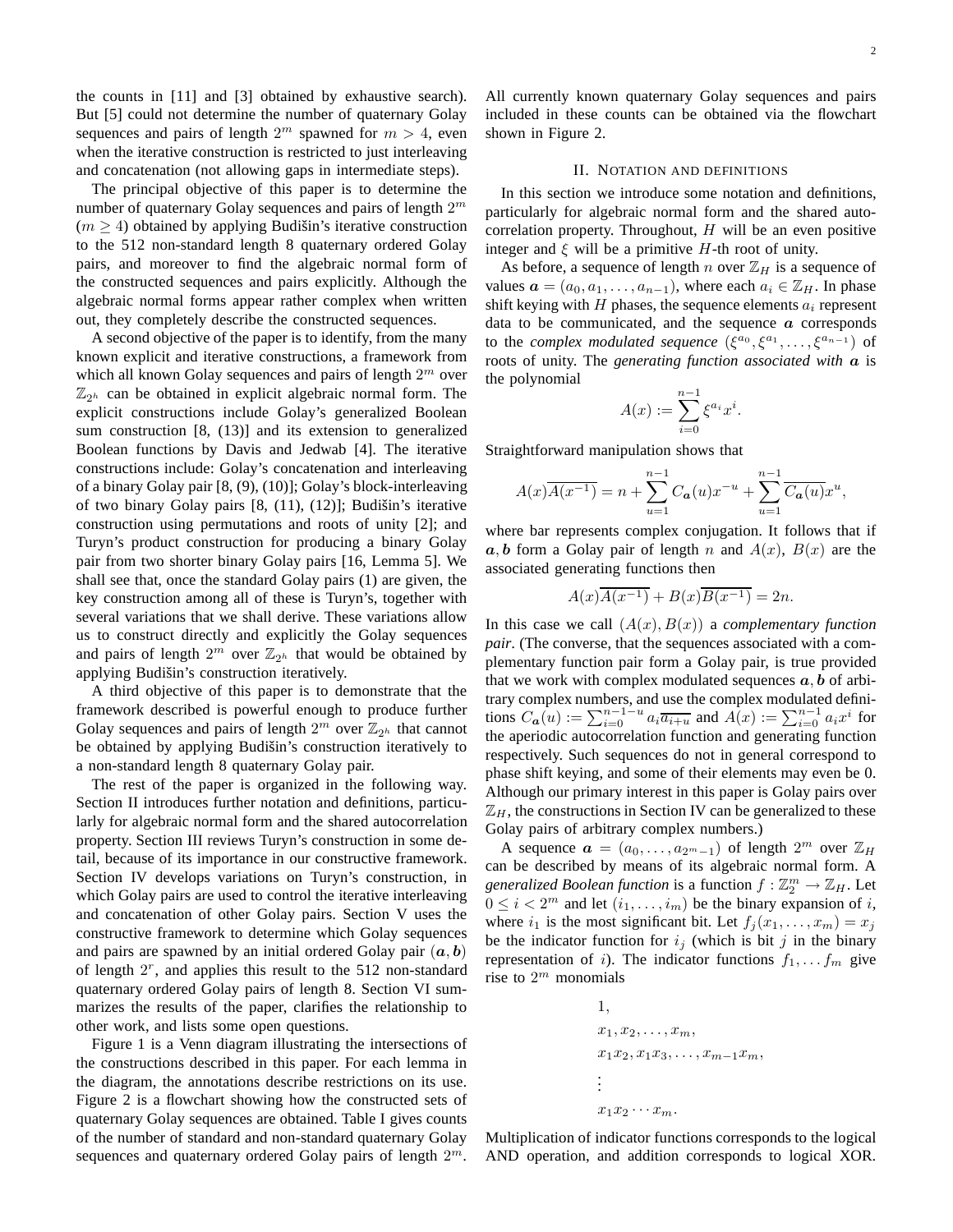

Fig. 1. Venn diagram for constructions of Golay pairs. Annotations describe restrictions on the use of each lemma.

Since AND and XOR generate all possible truth tables, every Boolean function can be expressed uniquely as a linear combination of the above monomials over  $\mathbb{Z}_2$ , and every generalized Boolean function is a unique linear combination of the monomials over  $\mathbb{Z}_H$ . The resulting polynomial is called the *algebraic normal form* of f. With the function f we associate a sequence f by listing the values  $f(i_1, i_2, \ldots, i_m)$ as  $(i_1, i_2, \ldots, i_m)$  ranges over its  $2^m$  values in lexicographic order. In other words, we have  $f = (a_0, a_1, \ldots, a_{2^m-1})$ where  $a_i = f(i_1, i_2, \ldots, i_m)$ . This implies that the sequence associated with the sum  $f + g$  of two functions f and g is the componentwise sum of the sequences  $f$  and  $g$ , which we write as  $f + g$ . Similarly, the sequence associated with the product  $fg$  is the componentwise product of  $f$  and  $g$ , which

we write as  $fg$ . We will sometimes write a sequence using a shorthand definition such as  $f = x_1x_2$ , to mean "f is the sequence associated with the function  $f(x_1, \ldots, x_m) = x_1 x_2$ " (where  $m$  will be known from context). For example, when  $m = 3$ , we have

$$
f_1(x_1, x_2, x_3) = x_1 = (0, 0, 0, 0, 1, 1, 1, 1),
$$
  
\n
$$
f_2(x_1, x_2, x_3) = x_2 = (0, 0, 1, 1, 0, 0, 1, 1),
$$
  
\n
$$
(f_1 f_2)(x_1, x_2, x_3) = x_1 x_2 = (0, 0, 0, 0, 0, 0, 1, 1).
$$

We write  $\bf{1}$  and  $\bf{o}$  to denote the all-one and all-zero sequence respectively, whose length will be known from context. Note that some authors use a different labeling convention for the algebraic normal form.

We define a *standard Golay pair* of length  $2^m$  over  $\mathbb{Z}_H$  to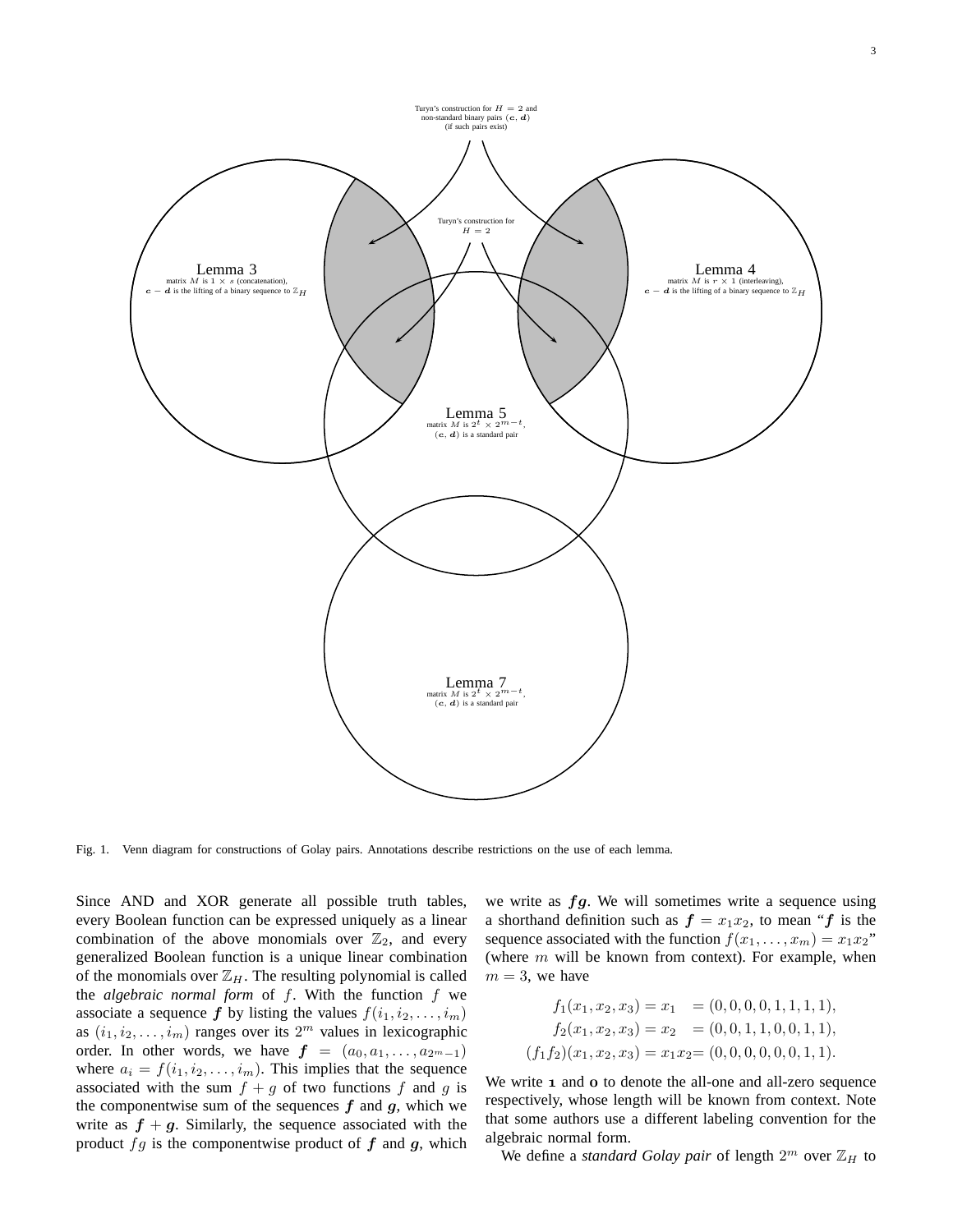

Fig. 2. Flowchart for constructing quaternary length  $2^m$  Golay sequences and pairs (all inputs and outputs are quaternary)

be a pair of sequences  $(c, d)$  having algebraic normal form

$$
c = \frac{H}{2} \sum_{k=1}^{m-1} x_{\pi(k)} x_{\pi(k+1)} + \sum_{k=1}^{m} e_k x_k + e_0
$$
  

$$
d = \frac{H}{2} \sum_{k=1}^{m-1} x_{\pi(k)} x_{\pi(k+1)} + \sum_{k=1}^{m} e_k x_k + e'_0 + \frac{H}{2} x_{\pi(1)}
$$
  
(1)

for some permutation  $\pi$  of  $\{1, \ldots, m\}$  and  $e'_0, e_0, e_1, \ldots, e_m \in \mathbb{Z}_H$ , and we define a *standard Golay sequence* to be a member of a standard Golay pair.

**Theorem 1.** Let  $f = H/2 \cdot \sum_{k=1}^{m-1} x_{\pi(k)} x_{\pi(k+1)} +$  $\sum_{k=1}^{m} e_k x_k$ , where  $\pi$  is a permutation of  $\{1, 2, ..., m\}$  and  $e_1, e_2, \ldots, e_m \in \mathbb{Z}_H$ *. Then the sequence pair* 

$$
(\boldsymbol{f} + e_0 \cdot \mathbf{1} + H/2 \cdot u(\boldsymbol{x}_{\pi(1)} + \boldsymbol{x}_{\pi(m)}),
$$
  

$$
\boldsymbol{f} + H/2 \cdot \boldsymbol{x}_{\pi(1)} + e'_0 \cdot \mathbf{1} + H/2 \cdot u'(\boldsymbol{x}_{\pi(1)} + \boldsymbol{x}_{\pi(m)}))
$$

is a standard Golay pair of length  $2^m$  over  $\mathbb{Z}_H$  for any  $e_0, e'_0 \in$  $\mathbb{Z}_H$  and  $u, u' \in \mathbb{Z}_2$ .

The case  $H = 2<sup>h</sup>$  of Theorem 1 was given by Davis and Jedwab [4, Corollary 5]. Paterson [14] showed that the construction in [4] holds without modification for general  $(even)$   $H$ .

Given a sequence  $\mathbf{a} = (a_0, a_1, \dots, a_{n-1})$  of length n over  $\mathbb{Z}_H$ , we define

$$
\bm{a}^* := (-a_{n-1}, -a_{n-2}, \ldots, -a_0)
$$

to be the negative reversal of  $a$ . (For the associated complex modulated sequence  $b$ , the sequence  $b^*$  is the complex conjugate of the reversal of b. If  $\alpha$  is a binary sequence, then  $\alpha^*$ 

is just the reversal of  $\boldsymbol{a}$  since then  $0^* = 0$  and  $1^* = 1$ .) Since  $C_{a^*}(u) \equiv C_a(u)$  (see the proof of [5, Lemma 4]), it follows that all sequences in the set

$$
E(\boldsymbol{a}) := \{ \boldsymbol{a} + c \cdot \mathbf{1} \mid c \in \mathbb{Z}_H \} \cup \{ \boldsymbol{a}^* + c \cdot \mathbf{1} \mid c \in \mathbb{Z}_H \}
$$

(which has H elements if  $a^* = a + c \cdot \mathbf{1}$  for some  $c \in \mathbb{Z}_H$ , and 2H elements otherwise) have identical aperiodic autocorrelation function. Therefore, if  $(a, b)$  is a Golay pair of length n over  $\mathbb{Z}_H$  then so is every element of  $E(\mathbf{a}) \times E(\mathbf{b})$ .

Now, using the relations

$$
x_i^* = x_i - \mathbf{1}
$$
 and  $(x_i x_j)^* = -x_i x_j + x_i + x_j - \mathbf{1}$ , (2)

it follows from  $(1)$  that a standard Golay sequence  $c$  of length  $2^m$  over  $\mathbb{Z}_H$  satisfies

$$
\mathbf{c}^* = \mathbf{c} + H/2 \cdot (\boldsymbol{x}_{\pi(1)} + \boldsymbol{x}_{\pi(m)}) + e \cdot \mathbf{1} \quad \text{for some } e \in \mathbb{Z}_H,
$$

so that

$$
E(c) = \left\{ \frac{H}{2} \sum_{k=1}^{m-1} x_{\pi(k)} x_{\pi(k+1)} + \sum_{k=1}^{m} e_k x_k + e_0 + \frac{H}{2} u(x_{\pi(1)} + x_{\pi(m)}) \mid e_0 \in \mathbb{Z}_H, u \in \mathbb{Z}_2 \right\}.
$$
 (3)

Therefore Theorem 1 describes the set  $E(c) \times E(d)$  of Golay pairs derived from a single standard Golay pair  $(c, d)$ .

It is possible that two sequences  $a, a'$  of length n over  $\mathbb{Z}_H$ have identical aperiodic autocorrelation function, even though  $E(a) \neq E(a')$ . In this case we say that the pair  $(a, a')$  has the *shared autocorrelation property*. Suppose that  $(a, b)$  and  $(a', b')$  are standard Golay pairs, where  $E(a) \neq E(a')$  and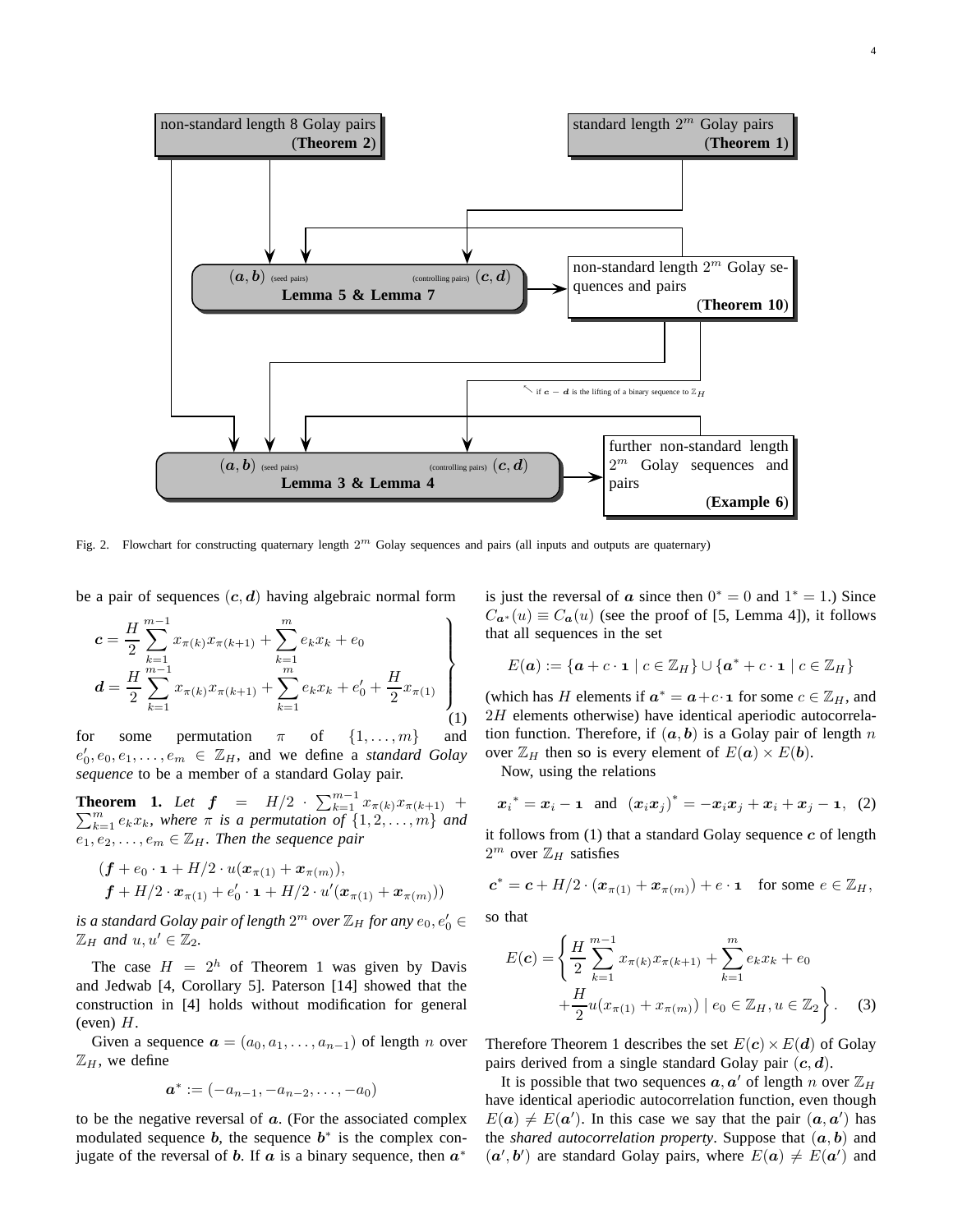$E(\boldsymbol{b}) \neq E(\boldsymbol{b}')$ . If the pair  $(a, a')$  has the shared autocorrelation property, then so does the pair  $(b, b')$ ; and moreover  $(a, b')$  and  $(a', b)$  both form non-standard Golay pairs by a "cross-over" of their autocorrelation functions, as illustrated in Figure 3. The only known examples of this for  $H = 2<sup>h</sup>$ can be summarized in Theorem 2.

**Theorem 2** ([5]). *For any*  $u_0, u_1, u_2, u_3 \in \mathbb{Z}_2$  *and*  $k_0, k_1 \in \mathbb{Z}_2$ Z4*, the length* 8 *quaternary Golay sequences*

$$
\mathbf{a} = 2(x_1x_2 + x_2x_3) + 2u_0(x_1 + x_3) + 2u_2x_3
$$
  
+ $u_3(x_3 + 2x_2) + k_0$   

$$
\mathbf{b} = 2(x_1x_2 + x_1x_3) + x_2 + x_3 + 2u_1(x_2 + x_3)
$$
  
+ $2u_2x_2 + u_3(x_3 + 2x_2) + k_1$ 

*form a non-standard Golay pair, by a cross-over of their autocorrelation functions.*

Theorem 2 involves  $2 \cdot 2^3 \cdot 4 = 64$  distinct quaternary sequences which form  $2 \cdot 2^4 \cdot 4^2 = 512$  non-standard ordered Golay pairs of length 8. [5] demonstrates that all of these Golay pairs can be derived from a single unordered pair of length 8 quaternary Golay sequences having the shared autocorrelation property, for example

$$
2(x_1x_2 + x_2x_3)
$$
 and  $2(x_1x_2 + x_1x_3) + 3x_2 + x_3$ . (4)

For  $h > 2$ , each quaternary Golay pair in Theorem 2 can be mapped to a Golay pair over  $\mathbb{Z}_{2^h}$  having the same complex modulated values, a process known as *lifting* (for example, multiplication of each sequence element by 8 gives a Golay pair over  $\mathbb{Z}_{32}$ ). While these liftings technically provide further examples of standard Golay sequences of length  $2^m$ forming a non-standard Golay pair by a cross-over of their autocorrelation functions, we consider them to be essentially the same as the examples of Theorem 2. By Corollary 2 of [5], a Golay pair  $(a, b)$  of length n over  $\mathbb{Z}_H$  can be mapped to another Golay pair by means of the linear transformation given by adding the sequence  $(0, c, 2c, 3c, \ldots (n-1)c)$  to both a and b for any  $c \in \mathbb{Z}_H$ , but we likewise regard these linear transformations of the Golay pairs of Theorem 2 as giving essentially the same pairs.

Our constructions are conveniently described using the matrix notation of Borwein and Ferguson [1]; Paterson [14] used an alternative notation. Let M be an  $r \times s$  matrix where each entry is a sequence of length n over  $\mathbb{Z}_H$ . We regard M as an  $r \times sn$  matrix with entries from  $\mathbb{Z}_H$ , which we read column by column to obtain a new sequence of length rsn over  $\mathbb{Z}_H$ . Thus the new sequence is the interleaving of  $r$  rows, where the entries in each row are the elements in the concatenation of the s sequences in that row. For example, let

$$
a = (0, 1, 2, 1)
$$
  

$$
b = (0, 1, 0, 3)
$$

be quaternary sequences. Then the length 16 quaternary sequence

$$
(0,0,1,1,2,2,1,1,0,2,1,3,0,2,3,1)
$$

is obtained from the matrix

$$
M = \begin{bmatrix} (a + \mathbf{o}) & (b + \mathbf{o}) \\ (a + \mathbf{o}) & (b + 2 \cdot \mathbf{1}) \end{bmatrix}
$$
  
= 
$$
\begin{bmatrix} (0, 1, 2, 1) & (0, 1, 0, 3) \\ (0, 1, 2, 1) & (2, 3, 2, 1) \end{bmatrix}
$$

by reading the entries of  $M$  column by column. We will present all our constructions in matrix form, using this reading convention for the constructed sequences.

#### III. TURYN'S CONSTRUCTION

In this section we review Turyn's construction [16, Lemma 5] in some detail, because of its importance in our constructive framework. We shall illustrate how to convert the construction from the form given by Turyn into the matrix notation described in Section II.

Let  $V = \{v^{(j)} \mid 1 \leq j \leq k\}$  be a set of k orthonormal vectors. Turyn defined a k*-symbol* δ *code of length* m to be a vector sequence  $S = (\mathbf{s}_0, \mathbf{s}_1, \dots, \mathbf{s}_{m-1})$ , with  $\mathbf{s}_i \in V$  or  $-s_i \in V$  for each i, such that

$$
\sum_{i=0}^{m-1-u} s_i \bullet s_{i+u} = 0 \quad \text{for all } u \text{ satisfying } 0 < u < m,
$$

where  $\bullet$  represents the dot product of vectors. A 2-symbol δ code constructed from the orthonormal "symbols"  $v^{(1)}$  := √ 1 2  $\sqrt{ }$ 1 1 1 and  $\mathbf{v}^{(2)} := \frac{1}{\sqrt{2}}$ 2  $\lceil 1 \rceil$  $\frac{-1}{\cdot}$ corresponds to a complex modulated binary Golay pair  $(c, d)$ . This correspondence is given by forming the complex modulated binary sequence  $c$ from the first components of the symbols  $\pm v^{(1)}$  and  $\pm v^{(2)}$  in the vector sequence  $S$ , and likewise forming the sequence  $d$ from the second components. Thus, the occurrence of  $\pm v^{(1)}$ corresponds to  $c_i = d_i$ , and the occurrence of  $\pm v^{(2)}$  corresponds to  $c_i \neq d_i$ . For example, the 2-symbol  $\delta$  code

$$
S = (+\mathbf{v}^{(1)}, +\mathbf{v}^{(1)}, +\mathbf{v}^{(2)}, -\mathbf{v}^{(2)})
$$
  
=  $\frac{1}{\sqrt{2}} \left( \begin{bmatrix} 1 \\ 1 \end{bmatrix}, \begin{bmatrix} 1 \\ 1 \end{bmatrix}, \begin{bmatrix} 1 \\ -1 \end{bmatrix}, \begin{bmatrix} -1 \\ 1 \end{bmatrix} \right)$ 

corresponds to the sequences  $\frac{1}{\sqrt{2}}$  $\frac{1}{2}c,\frac{1}{\sqrt{2}}$  $\frac{1}{2}d$ , where

$$
c = (1, 1, 1, -1),
$$
  

$$
d = (1, 1, -1, 1),
$$

and  $(c, d)$  form a complex modulated binary Golay pair (having symbols from  $\{1, -1\}$  rather than from  $\mathbb{Z}_2$ ). (The definition of a 2-symbol  $\delta$  code and its correspondence with a complex modulated binary Golay pair was given prior to [16] by Welti [17], using the name "quaternary code".) Turyn proved there exists a k-symbol  $\delta$  code of length  $m_1m_2$ for even k, provided that there exists a k-symbol  $\delta$  code of length  $m_1$  and a 2-symbol  $\delta$  code of length  $m_2$ . In the case  $k = 2$ , page 320 of [16] (after setting  $(a, b, c, d)$  =  $(A, -B^*, X, Y)$  and recalling that  $B^*$  represents the complex conjugate of the reversal of a complex modulated sequence  $B$ ) gives the following construction for complex modulated binary Golay pairs. Let  $(a, b)$  and  $(c, d)$  be complex modulated binary Golay pairs of length  $n$  and  $s$  respectively, and let  $S$  be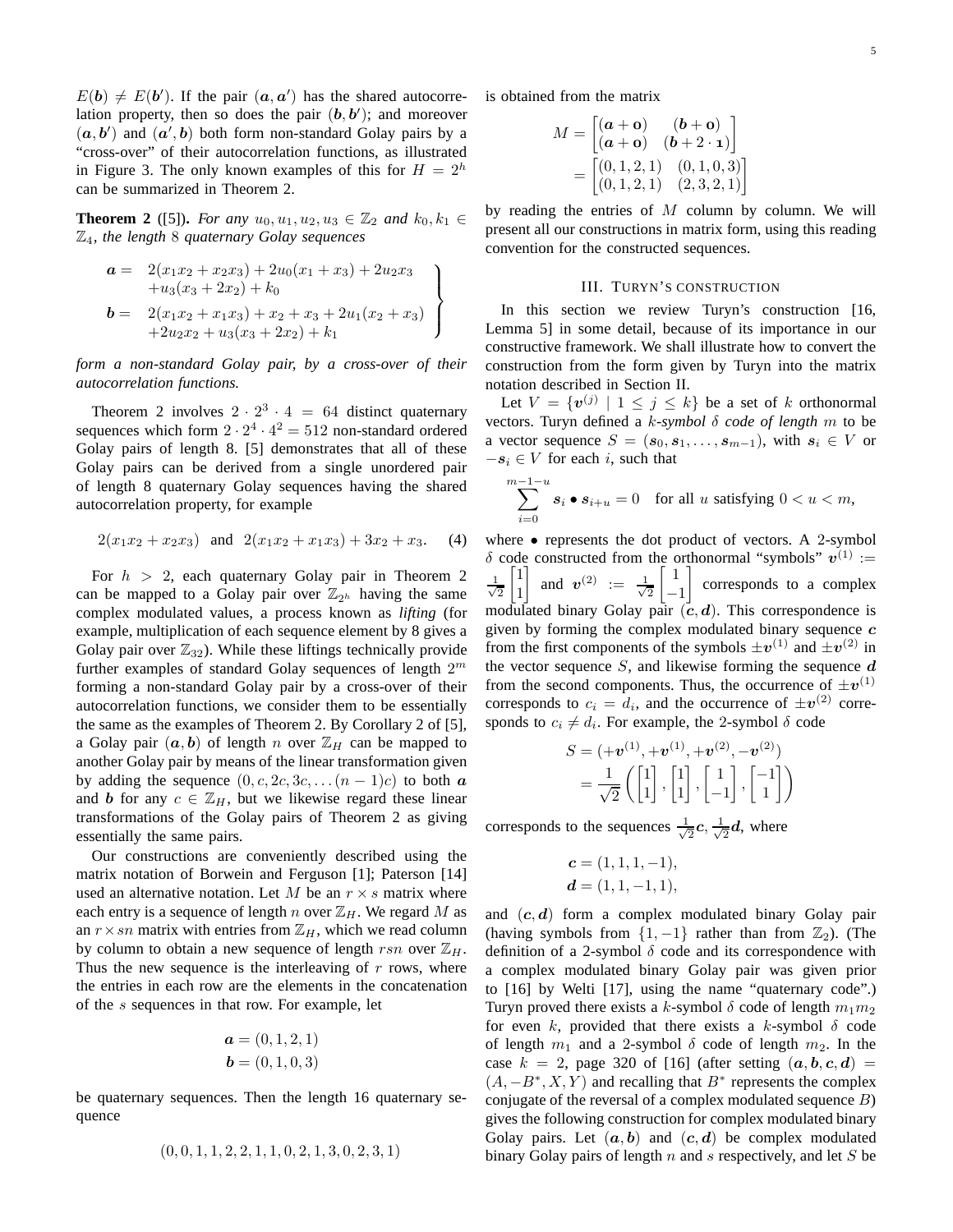

Fig. 3. Cross-over of autocorrelation functions for Golay pairs  $(a, b)$  and  $(a', b')$ , where  $E(a) \neq E(a')$  and  $E(b) \neq E(b')$ 

the 2-symbol  $\delta$  code corresponding to  $(c, d)$  via the symbols  $v^{(1)}$  and  $v^{(2)}$ . Construct a sequence S' consisting of vectors  $\pm \boldsymbol{v}^{(3)} := \pm \frac{1}{\boldsymbol{a}\cdot\boldsymbol{a} + \boldsymbol{b}\cdot\boldsymbol{b}}$  $\begin{bmatrix} a \end{bmatrix}$  $-\boldsymbol{b}^*$ and  $\pm v^{(4)} := \pm \frac{1}{a \cdot a + b \cdot b}$  $\lceil b \rceil$  $\bm{a}^*$  $\vert$  by replacing every occurrence of  $\pm \mathbf{v}^{(1)}$   $(c_i = d_i)$  in S with  $\pm \mathbf{v}^{(3)}$ , and every occurrence of  $\pm v^{(2)}$  ( $c_i \neq d_i$ ) by  $\pm v^{(4)}$ . Then S' is a 2-symbol  $\delta$  code of length sn. For the complex modulated binary example above we get

$$
S' = (+\boldsymbol{v}^{(3)}, +\boldsymbol{v}^{(3)}, +\boldsymbol{v}^{(4)}, -\boldsymbol{v}^{(4)})
$$
  
= 
$$
\frac{1}{\boldsymbol{a}\cdot\boldsymbol{a}+\boldsymbol{b}\cdot\boldsymbol{b}}\left(\begin{bmatrix}\boldsymbol{a}\\ -\boldsymbol{b}^*\end{bmatrix},\begin{bmatrix}\boldsymbol{a}\\ -\boldsymbol{b}^*\end{bmatrix},\begin{bmatrix}\boldsymbol{b}\\ \boldsymbol{a}^*\end{bmatrix},\begin{bmatrix}-\boldsymbol{b}\\ -\boldsymbol{a}^*\end{bmatrix}\right).
$$

Switching to the  $\mathbb{Z}_2$  form for binary sequences, this example shows that if  $(a, b)$  is a binary Golay pair of length n over  $\mathbb{Z}_2$  then

$$
\boldsymbol{f} = \begin{bmatrix} (a + \mathbf{o}) & (a + \mathbf{o}) & (b + \mathbf{o}) & (b + 1 \cdot \mathbf{1}) \end{bmatrix}
$$

forms a binary Golay pair of length  $4n$  with

$$
\boldsymbol{g} = \begin{bmatrix} (\boldsymbol{b}^* + 1 \cdot \mathbf{1}) & (\boldsymbol{b}^* + 1 \cdot \mathbf{1}) & (\boldsymbol{a}^* + \mathbf{0}) & (\boldsymbol{a}^* + 1 \cdot \mathbf{1}) \end{bmatrix}.
$$

Since  $g^* + 1 \cdot \mathbf{1}$  has an identical autocorrelation function to g, this implies that  $f$  also forms a binary Golay pair with

$$
g^* + 1 \cdot \mathbf{1} = \begin{bmatrix} (a + \mathbf{o}) & (a + 1 \cdot \mathbf{1}) & (b + \mathbf{o}) & (b + \mathbf{o}) \end{bmatrix}.
$$

We consider it easier to work with the pair  $(f, g^* + 1 \cdot \mathbf{1})$ than the pair  $(f, g)$  suggested by [16]. The reason is that f and  $g^* + 1 \cdot \mathbf{i}$  are both obtained through concatenation of the sequences (regarded as blocks) of the binary Golay pair  $(a, b)$ . Moreover the sequences c and  $d^*$  of length s over  $\mathbb{Z}_2$ can be recognized in the forms for  $f$  and  $g^* + 1 \cdot \mathbf{1}$ , while the placement of  $\boldsymbol{a}$  or  $\boldsymbol{b}$  in  $\boldsymbol{f}$  and  $\boldsymbol{g}^* + 1 \cdot \boldsymbol{\mathsf{1}}$  depends only on the positions at which  $c$  and  $d$  coincide. This result is a key construction for Golay pairs which we will present in more general form in Lemma 3.

The description on page 320 of [16] involves a nonstandard interpretation of the Kronecker product. With the standard Kronecker product, the constructed sequences  $f$  and  $g^*$  + 1 · **1** involve the interleaving rather than the concatenation of sequences. We will present this variation in more general form in Lemma 4. We regard both interpretations (namely the case  $H = 2$  of Lemmas 3 and 4) as "Turyn's construction".

Page 320 of [16] contains, in addition to the formula explained above for  $k = 2$ , an algorithmic description of the construction for k-symbol  $\delta$  codes for general k. In the cases  $k > 2$  these codes do not correspond to complex modulated Golay pairs, but we found the algorithmic description useful in determining the form of Lemmas 3 and 4 for general H.

#### IV. CONSTRUCTIVE FRAMEWORK

In this section we develop variations on Turyn's construction, in which Golay pairs  $(c, d)$  are used to control the creation of new Golay pairs  $(f, g)$  from an arbitrary Golay pair  $(a, b)$ . The constuctions will be presented using the matrix notation introduced in Section II. The controlling pair  $(c, d)$ need not be binary; it is sufficient that  $c-d$  is the lifting of a binary sequence to  $\mathbb{Z}_H$ . As throughout, H is an even positive integer and  $\xi$  is a primitive H-th root of unity.

## *A. Two variations on Turyn's construction*

In this subsection we present two variations on Turyn's construction. We begin with the first variation, in which the matrices determining f and g have size  $1 \times s$  so that f and g are each the concatenation of s sequences.

**Lemma 3.** Let  $(a, b)$  be a Golay pair of length n over  $\mathbb{Z}_H$ . *Let*  $c = (c_0, c_1, \ldots, c_{s-1})$  *and*  $d = (d_0, d_1, \ldots, d_{s-1})$  *be a Golay pair of length s over*  $\mathbb{Z}_H$  *for which*  $c - d$  *is the lifting of a binary sequence to* ZH*. Define length* n *sequences*

$$
\delta(i) := \begin{cases}\n\mathbf{a} + c_i \cdot \mathbf{1} & \text{if } c_i = d_i \\
\mathbf{b} + c_i \cdot \mathbf{1} & \text{if } c_i \neq d_i, \n\end{cases}
$$
\n
$$
\delta'(i) := \begin{cases}\n\mathbf{a} + d_i^* \cdot \mathbf{1} & \text{if } d_i^* \neq c_i^* \\
\mathbf{b} + d_i^* \cdot \mathbf{1} & \text{if } d_i^* = c_i^*\n\end{cases}
$$

where  $d_i^* := (\boldsymbol{d}^*)_i$ . Then the sequence  $\boldsymbol{f}$  *obtained from the* 1 × s *matrix*

,

$$
M := \begin{bmatrix} \delta(0) & \delta(1) & \cdots & \delta(s-1) \end{bmatrix}
$$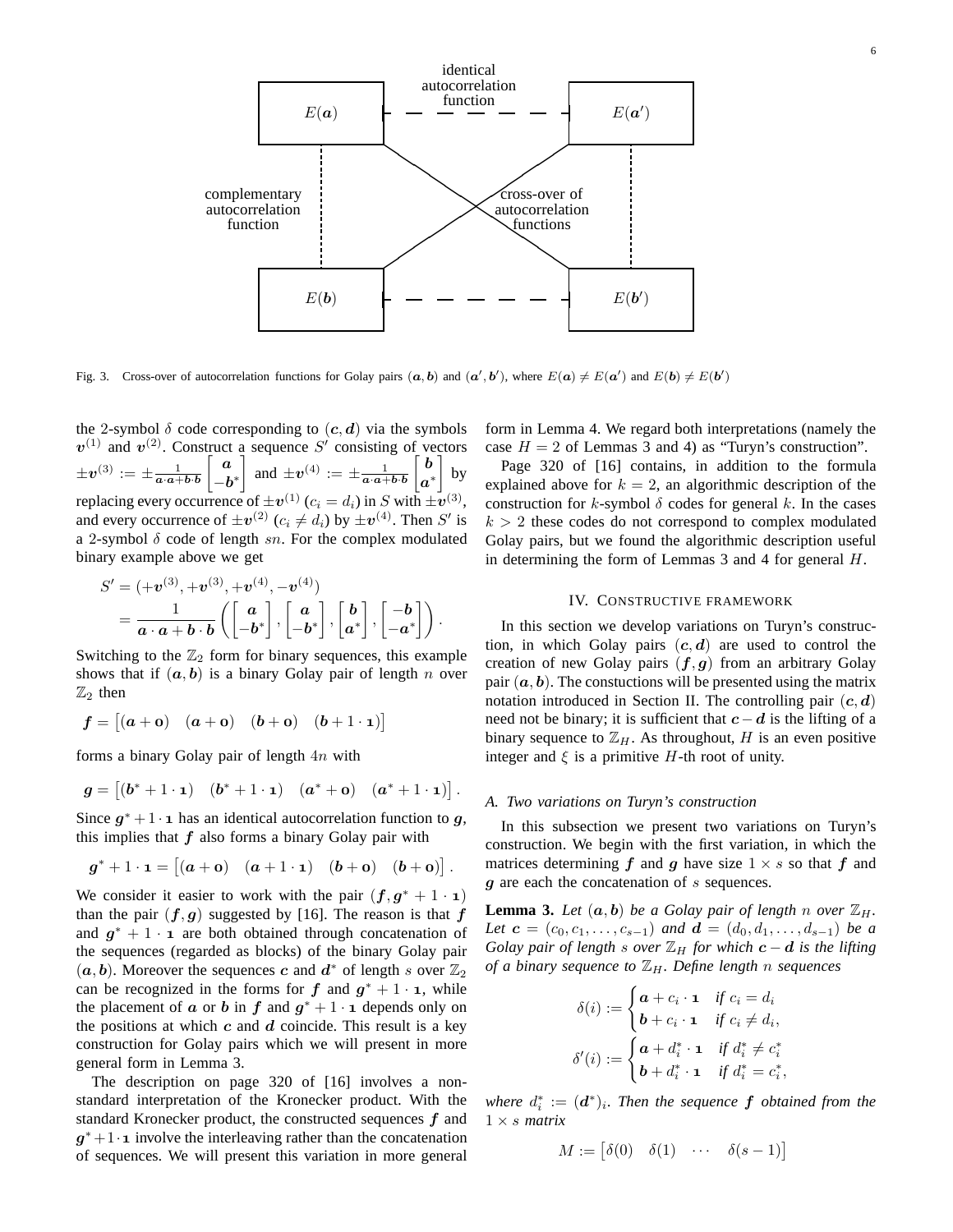*forms a Golay pair of length sn over*  $\mathbb{Z}_H$  *with the sequence* g *obtained from the* 1 × s *matrix*

$$
M' := \begin{bmatrix} \delta'(0) & \delta'(1) & \cdots & \delta'(s-1) \end{bmatrix}.
$$

*Proof:* f and g are clearly sequences of length sn over  $\mathbb{Z}_H$ . Let  $A(x)$ ,  $B(x)$ ,  $C(x)$ ,  $D(x)$ ,  $C^*(x)$ , and  $D^*(x)$ denote the generating function associated with  $a, b, c, d, c^*$ , and  $d^*$ , respectively. For each i, by assumption  $d_i = c_i$  or  $d_i = c_i + H/2$ . Therefore the coefficient of  $x^i$  in  $C(x) + D(x)$ is  $2\xi^{c_i}$  if  $c_i = d_i$  and 0 otherwise; and the coefficient of  $x^i$ in  $C(x) - D(x)$  is  $2\xi^{c_i}$  if  $c_i \neq d_i$  and 0 otherwise. So the generating function associated with  $f$  is

$$
F(x) = A(x)\frac{C(x^n) + D(x^n)}{2} + B(x)\frac{C(x^n) - D(x^n)}{2},
$$

and similarly the generating function associated with  $g$  is

$$
G(x) = A(x) \frac{D^*(x^n) - C^*(x^n)}{2} + B(x) \frac{D^*(x^n) + C^*(x^n)}{2}.
$$

But for any generating functions  $Y(x)$ ,  $Z(x)$  associated with sequences of the same length, straightforward manipulation shows that  $Y^*(x)Z^*(x^{-1}) = Y(x^{-1})Z(x)$ . It follows that

$$
F(x)\overline{F(x^{-1})} + G(x)\overline{G(x^{-1})} = 2sn,
$$

so  $(f, g)$  form a Golay pair.

For example, the quaternary sequences

$$
\begin{array}{rcl}\n\mathbf{a} & = & (0,1,2,1) \\
\mathbf{b} & = & (0,1,0,3)\n\end{array}
$$
\n(5)

form a Golay pair, and the quaternary sequences

$$
\begin{array}{ll} \mathbf{c} & = (0,0,0,2) \\ \mathbf{d} & = (0,0,2,0) \end{array} \tag{6}
$$

form a Golay pair for which  $c - d = (0, 0, 2, 2)$  is the lifting of a binary sequence to  $\mathbb{Z}_4$ . By Lemma 3, the sequences

$$
f = (0, 1, 2, 1, 0, 1, 2, 1, 0, 1, 0, 3, 2, 3, 2, 1)
$$
  

$$
g = (0, 1, 2, 1, 2, 3, 0, 3, 0, 1, 0, 3, 0, 1, 0, 3)
$$

obtained from the respective matrices

$$
M = \begin{bmatrix} (a + \mathbf{o}) & (a + \mathbf{o}) & (b + \mathbf{o}) & (b + 2 \cdot \mathbf{1}) \end{bmatrix}
$$
  

$$
M' = \begin{bmatrix} (a + \mathbf{o}) & (a + 2 \cdot \mathbf{1}) & (b + \mathbf{o}) & (b + \mathbf{o}) \end{bmatrix}
$$

then form a quaternary Golay pair of length 16.

In the special case  $s = 2$  and  $c = (0, H/2), d =$  $[a \quad (b + H/2 \cdot \mathbf{1})]$  and  $g = [a \quad b]$ . This is Golay's con- $(0, 0)$  of Lemma 3, the constructed sequences are  $f =$ catenation construction [8, (9)].

We next present the second variation on Turyn's construction, in which the matrices determining  $f$  and  $g$  have size  $r \times 1$  so that f and g are each the interleaving of r sequences.

**Lemma 4.** Let  $(a, b)$  be a Golay pair of length n over  $\mathbb{Z}_H$ . *Let*  $c = (c_0, c_1, \ldots, c_{r-1})$  *and*  $d = (d_0, d_1, \ldots, d_{r-1})$  *be a* 

*Golay pair of length* r *over*  $\mathbb{Z}_H$  *for which*  $c - d$  *is the lifting of a binary sequence to*  $\mathbb{Z}_H$ *. Define length n sequences* 

$$
\delta(i) := \begin{cases}\n\mathbf{a} + c_i \cdot \mathbf{1} & \text{if } c_i = d_i \\
\mathbf{b} + c_i \cdot \mathbf{1} & \text{if } c_i \neq d_i, \n\end{cases}
$$
\n
$$
\delta'(i) := \begin{cases}\n\mathbf{a} + d_i^* \cdot \mathbf{1} & \text{if } d_i^* \neq c_i^* \\
\mathbf{b} + d_i^* \cdot \mathbf{1} & \text{if } d_i^* = c_i^*,\n\end{cases}
$$

where  $d_i^* := (\boldsymbol{d}^*)_i$ . Then the sequence  $\boldsymbol{f}$  *obtained from the* r × 1 *matrix*

$$
M := \begin{bmatrix} \delta(0) \\ \delta(1) \\ \vdots \\ \delta(r-1) \end{bmatrix}
$$

*forms a Golay pair of length rn over*  $\mathbb{Z}_H$  *with the sequence* g *obtained from the*  $r \times 1$  *matrix* 

$$
M' := \begin{bmatrix} \delta'(0) \\ \delta'(1) \\ \vdots \\ \delta'(r-1) \end{bmatrix}.
$$

*Proof:* The proof is similar to that of Lemma 3. The generating functions associated with  $f$  and  $g$  are

$$
F(x) = A(x^r) \frac{C(x) + D(x)}{2} + B(x^r) \frac{C(x) - D(x)}{2}
$$

$$
G(x) = A(x^r) \frac{D^*(x) - C^*(x)}{2} + B(x^r) \frac{D^*(x) + C^*(x)}{2},
$$

respectively, and these functions form a complementary pair.

For example, consider again the Golay pairs  $(a, b)$  and  $(c, d)$  in (5) and (6) respectively. By Lemma 4, the sequences

$$
f' = (0, 0, 0, 2, 1, 1, 1, 3, 2, 2, 0, 2, 1, 1, 3, 1)
$$
  

$$
g' = (0, 2, 0, 0, 1, 3, 1, 1, 2, 0, 0, 0, 1, 3, 3, 3)
$$

obtained from the respective matrices

$$
M = \begin{bmatrix} (a + \mathbf{o}) \\ (a + \mathbf{o}) \\ (b + \mathbf{o}) \\ (b + 2 \cdot \mathbf{1}) \end{bmatrix} = \begin{bmatrix} (0, 1, 2, 1) \\ (0, 1, 2, 1) \\ (0, 1, 0, 3) \\ (2, 3, 2, 1) \end{bmatrix}
$$

$$
M' = \begin{bmatrix} (a + \mathbf{o}) \\ (a + 2 \cdot \mathbf{1}) \\ (b + \mathbf{o}) \\ (b + \mathbf{o}) \end{bmatrix} = \begin{bmatrix} (0, 1, 2, 1) \\ (2, 3, 0, 3) \\ (0, 1, 0, 3) \\ (0, 1, 0, 3) \end{bmatrix}
$$

form a quaternary Golay pair of length 16.

In the special case  $r = 2$  and  $\mathbf{c} = (0, H/2), \mathbf{d} = (0, 0)$ of Lemma 4, the constructed sequence  $f$  is the elementwise interleaving of a and  $b + H/2 \cdot \mathbf{1}$ , and q is the elementwise interleaving of  $\alpha$  and  $\beta$ . This is Golay's interleaving construction [8, (10)].

We will refer to the pair  $(a, b)$  of Lemmas 3 and 4 (and later Lemmas 5 and 7) as the *seed pair*, and to  $(c, d)$  as the *controlling pair*. To emphasize that Lemmas 3 and 4 are not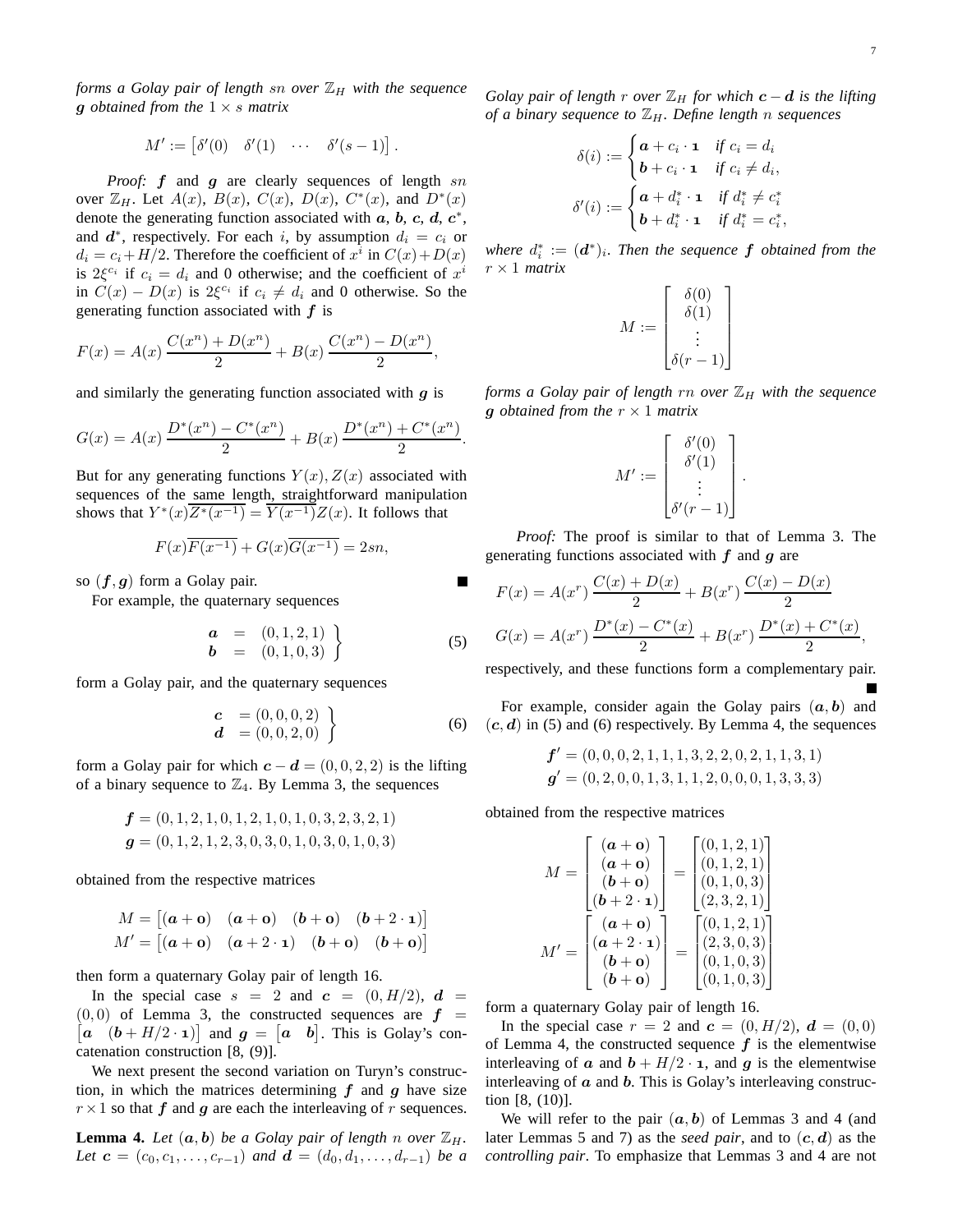restricted to Golay pairs whose length is a power of 2, for example let  $(a, b)$  be the quaternary Golay pair of length 3 with  $\mathbf{a} = (0, 0, 2)$  and  $\mathbf{b} = (0, 1, 0)$ , and let  $(\mathbf{c}, \mathbf{d})$  be the quaternary Golay pair of length 6 with  $c = (0, 0, 2, 0, 1, 0)$ and  $\mathbf{d} = (0, 0, 2, 2, 3, 2)$ . Then the sequence  $\mathbf{f}$  given by

$$
[(\mathbf{a} + \mathbf{o}) \ (\mathbf{a} + \mathbf{o}) \ (\mathbf{a} + 2 \cdot \mathbf{1}) \ (\mathbf{b} + \mathbf{o}) \ (\mathbf{b} + 1 \cdot \mathbf{1}) \ (\mathbf{b} + \mathbf{o})]
$$
  
= (0, 0, 2, 0, 0, 2, 2, 2, 0, 0, 1, 0, 1, 2, 1, 0, 1, 0)

is a quaternary Golay sequence of length 18 by Lemma 3, and the sequence  $f'$  given by

$$
\begin{bmatrix}\n(a+0) \\
(a+0) \\
(a+2 \cdot 1) \\
(b+0) \\
(b+0) \\
(b+0)\n\end{bmatrix} = (0, 0, 2, 0, 1, 0, 0, 0, 2, 1, 2, 1, 2, 2, 0, 0, 1, 0)
$$

is a quaternary Golay sequence of length 18 by Lemma 4. Since there are binary Golay pairs of length 2, 10 [8] and 26 [9], by repeated application of Lemmas 3 and 4 we can similarly construct quaternary Golay pairs for a variety of lengths that are not powers of 2, for example length  $3 \cdot 10^3 \cdot 2^4$ or  $6 \cdot 26^2 \cdot 10 \cdot 2^2$ .

Lemma 3 can easily be modified to the case of complex modulated sequences  $a, b, c, d$  of arbitrary complex numbers, using the complex modulated definition of aperiodic autocorrelation function and generating function mentioned in Section II. The condition on c, d is that, for each i,  $c_i = d_i$ or  $c_i = -d_i$ . Each  $\delta(i)$  is then defined to be  $c_i \mathbf{a}$  if  $c_i = d_i$ , and  $c_i$ **b** if  $c_i = -d_i$ ; the definition of  $\delta'(i)$  is similar. The rest of the proof resembles that of Lemma 3, and in particular the generating functions  $F(x)$  and  $G(x)$  are given by the same equations. Lemma 4 can likewise be modified for sequences of arbitrary complex numbers.

The construction of Lemmas 3 and 4 is governed by matrices consisting of a single row and a single column respectively. In Lemma 5 we shall present a further variation of Turyn's construction in which the matrices have the more general size  $2^t \times 2^{m-t}$  for any integer t satisfying  $0 \le t \le m$ . In exchange for this additional freedom, the controlling Golay pair  $(c, d)$  will be restricted to be standard (and, in particular, of length  $2^m$ ).

#### *B. Budiˇsin's construction*

In this subsection we describe Budišin's iterative construction for a standard Golay pair from an initial Golay pair of length 1, in preparation for the proof of Lemma 5.

Let  $c = (c_0, c_1, \ldots, c_{2^m-1})$  and  $d = (d_0, d_1, \ldots, d_{2^m-1})$ be a standard Golay pair of length  $2^m$  over  $\mathbb{Z}_H$ , satisfying (1) for some permutation  $\pi$  of  $\{1, \ldots, m\}$  and  $e'_0, e_0, e_1, \ldots, e_m \in \mathbb{Z}_H$ ; assume by suitable choice of  $e'_0$  that  $c_0 = d_0^*$ . Budišin's construction produces the standard Golay pair  $(c, d^*)$  of length  $2^m$  iteratively from the initial Golay pair  $((c_0), (c_0))$  of length 1. At step 0, form the complementary function pair

$$
C^{(0)}(x) := \xi^{c_0}
$$
  

$$
D^{*(0)}(x) := \xi^{c_0}.
$$

At step  $\ell + 1$  (for  $0 \leq \ell < m$ ), construct the complementary function pair

$$
C^{(\ell+1)}(x) := C^{(\ell)}(x) + \xi^{e_{\pi(\ell+1)}} D^{*(\ell)}(x) x^{2^{m-\pi(\ell+1)}} D^{*(\ell+1)}(x) := C^{(\ell)}(x) - \xi^{e_{\pi(\ell+1)}} D^{*(\ell)}(x) x^{2^{m-\pi(\ell+1)}} \begin{cases} . & (7) \end{cases}
$$

Then  $C^{(m)}(x)$  and  $D^{*(m)}(x)$  are the generating function for  $c$  and  $d^*$  respectively.

We can view the sequence elements of c and  $d^*$  as being filled in at step  $\ell + 1$  to form sequences  $c^{(\ell+1)}$  and  $d^{*(\ell+1)}$ corresponding to  $C^{(\ell+1)}(x)$  and  $D^{*(\ell+1)}(x)$  respectively. In this process the sequence elements of  $c$  do not change once filled in, whereas the sequence elements of  $d^*$  are finalized only at the last step. (In [2], the sequence  $(\xi^{e_{\pi(1)}}, \ldots, \xi^{e_{\pi(m)}})$ is called the W-vector, and the sequence  $(m - \pi(1), \ldots, m - \pi(n))$  $\pi(m)$ ) is called the permutation vector P. We have modified the initial complementary function pair trivially, from the pair  $((1), (1))$  specified in [2] to the pair  $((\xi^{c_0}), (\xi^{c_0}))$ .)

For example, take  $H = 4$ ,  $m = 4$ ,  $(\pi(1), \pi(2), \pi(3), \pi(4)) = (3, 4, 1, 2), (e_1, e_2, e_3, e_4) =$  $(3, 0, 2, 1)$ , and  $(e_0, e'_0) = (0, 2)$  in (1) to give the standard length 16 quaternary Golay pair

$$
c = 2(x_3x_4 + x_4x_1 + x_1x_2) + 3x_1 + 2x_3 + x_4
$$
  
= (0, 1, 2, 1, 0, 1, 2, 1, 3, 2, 1, 2, 1, 0, 3, 0)  

$$
d = 2(x_3x_4 + x_4x_1 + x_1x_2) + 3x_1 + x_4 + 2
$$
  
= (2, 3, 2, 1, 2, 3, 2, 1, 1, 0, 1, 2, 3, 2, 3, 0)

that satisfies  $c_0 = d_0^*$ . We shall now construct the pair  $(c, d^*)$  using Budišin's construction. At step  $\ell + 1$  we add to (and subtract from)  $C^{(\ell)}(x)$  a "shift" of the term  $\xi^{e_{\pi(\ell+1)}} D^{*(\ell)}(x)$  by  $x^{2^{m-\pi(\ell+1)}},$  according to (7). Using the values  $(\xi^{e_{\pi(1)}}, \xi^{e_{\pi(2)}}, \xi^{e_{\pi(3)}}, \xi^{e_{\pi(4)}}) = (\xi^2, \xi^1, \xi^3, \xi^0)$  and  $(x^{2^{m-\pi(1)}}, x^{2^{m-\pi(2)}}, x^{2^{m-\pi(3)}}, x^{2^{m-\pi(4)}}) = (x^2, x^1, x^8, x^4),$ we obtain

| $c^{(1)} = (0 \cdot 2 \cdot \cdot \cdot \cdot \cdot \cdot \cdot \cdot \cdot \cdot \cdot \cdot \cdot \cdot \cdot \cdot \cdot$ |  |  |  |  |  |  |  |  |  |
|------------------------------------------------------------------------------------------------------------------------------|--|--|--|--|--|--|--|--|--|
|                                                                                                                              |  |  |  |  |  |  |  |  |  |
| $c^{(2)} = (0 \ 1 \ 2 \ 1 \ \cdots \ \cdots \ \cdots \ \cdots \ \cdots)$                                                     |  |  |  |  |  |  |  |  |  |
|                                                                                                                              |  |  |  |  |  |  |  |  |  |
| $c^{(3)} = (0 \ 1 \ 2 \ 1 \ \cdots \ \cdot \ 3 \ 2 \ 1 \ 2 \ \cdots \ \cdot \ )$                                             |  |  |  |  |  |  |  |  |  |
| $d^{*(3)} = (0 \ 1 \ 2 \ 1 \ \cdots \ 1 \ 0 \ 3 \ 0 \ \cdots \ )$                                                            |  |  |  |  |  |  |  |  |  |
| $c = c^{(4)} = (0 \ 1 \ 2 \ 1 \ 0 \ 1 \ 2 \ 1 \ 3 \ 2 \ 1 \ 2 \ 1 \ 0 \ 3 \ 0)$                                              |  |  |  |  |  |  |  |  |  |
| $d^* = d^{*(4)} = (0 \ 1 \ 2 \ 1 \ 2 \ 3 \ 0 \ 3 \ 3 \ 2 \ 1 \ 2 \ 3 \ 2 \ 1 \ 2).$                                          |  |  |  |  |  |  |  |  |  |

### *C. A third variation on Turyn's construction*

In this subsection we give a third variation on Turyn's construction, Lemma 5, in which the matrices determining the constructed Golay pair  $(f, g)$  have size  $2^t \times 2^{m-t}$  for any integer t satisfying  $0 \le t \le m$ . To prove the correctness of this construction we shall modify Budišin's iterative construction of Section IV-B, replacing the initial Golay pair  $((c_0), (c_0))$ by an arbitrary Golay pair  $(a + c_0 \cdot \mathbf{1}, b + c_0 \cdot \mathbf{1})$ . The proof indicates that Budišin's construction can itself be recast to resemble Turyn's construction. (At the end of this subsection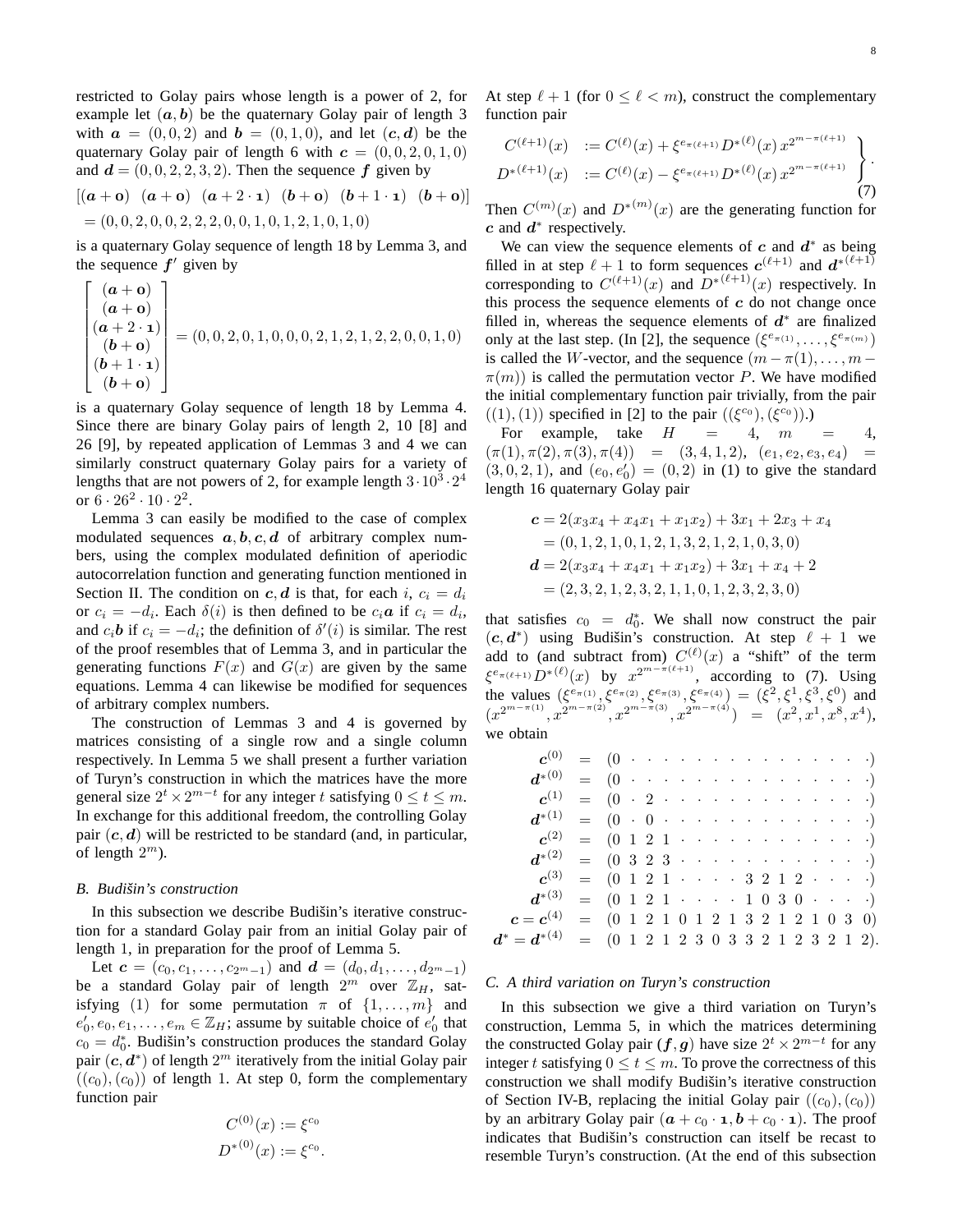we shall show that the conditions in Lemma 5 involving the variable  $i_{\pi(1)}$  have an alternative formulation in terms of the sequence elements  $c_i$  and  $d_i$ , similar to those appearing in Lemmas 3 and 4.)

We firstly illustrate the construction by means of an example with  $m = 4$  and  $t = 2$ , which is based on the example given in Section IV-B. This example is intended to be read in conjunction with the proof of Lemma 5:

$$
M^{(0)} = \begin{bmatrix} (a + 0) & \cdots & \cdots & \cdots & \cdots \\ (b + 0) & \cdots & \cdots & \cdots & \cdots \\ (b + 0) & \cdots & \cdots & \cdots & \cdots \\ (a + 0) & \cdots & \cdots & \cdots & \cdots \\ (b + 2 \cdot 1) & \cdots & \cdots & \cdots & \cdots \\ (b + 0) & \cdots & \cdots & \cdots & \cdots \\ (b + 0) & \cdots & \cdots & \cdots & \cdots \\ (b + 1 \cdot 1) & \cdots & \cdots & \cdots & \cdots \\ (b + 2 \cdot 1) & \cdots & \cdots & \cdots & \cdots \\ (b + 2 \cdot 1) & \cdots & \cdots & \cdots & \cdots \\ (b + 2 \cdot 1) & \cdots & \cdots & \cdots & \cdots \\ (b + 3 \cdot 1) & \cdots & \cdots & \cdots & \cdots \\ (b + 1 \cdot 1) & \cdots & (a + 3 \cdot 1) & \cdots \\ (b + 1 \cdot 1) & \cdots & (b + 2 \cdot 1) & \cdots \\ (b + 1 \cdot 1) & \cdots & (b + 2 \cdot 1) & \cdots \\ (b + 1 \cdot 1) & \cdots & (b + 3 \cdot 1) & \cdots \\ (b + 1 \cdot 1) & \cdots & (b + 3 \cdot 1) & \cdots \\ (b + 1 \cdot 1) & \cdots & (b + 3 \cdot 1) & \cdots \\ (b + 1 \cdot 1) & (b + 2 \cdot 1) & (b + 2 \cdot 1) & (a + 3 \cdot 1) \\ (b + 1 \cdot 1) & (b + 2 \cdot 1) & (b + 2 \cdot 1) & (b + 3 \cdot 1) \\ (b + 1 \cdot 1) & (b + 2 \cdot 1) & (b + 2 \cdot 1) & (b + 3 \cdot 1) \\ (b + 1 \cdot 1) & (b + 2 \cdot 1) & (b + 2 \cdot 1) & (b + 3 \cdot 1) \\ (b + 1 \cdot 1) & (b + 2 \cdot 1) & (b + 2 \cdot 1) & (b + 3 \cdot 1) \\ (b + 1 \cdot 1) & (b + 2 \cdot 1) & (b + 2 \cdot 1) & (b + 2 \cdot 1) \\ (b +
$$

and  $M = M^{(4)}$  and  $M' = M'^{(4)}$ .

**Lemma 5.** Let  $(a, b)$  be a Golay pair of length n over  $\mathbb{Z}_H$ . *Let*  $c = (c_0, c_1, \ldots, c_{2^m-1})$  *and*  $d = (d_0, d_1, \ldots, d_{2^m-1})$  *be a standard Golay pair of length*  $2^m$  *over*  $\mathbb{Z}_H$ *, satisfying*  $(1)$ *for some permutation*  $\pi$  *of*  $\{1, \ldots, m\}$ *. Write*  $(i_1, i_2, \ldots, i_m)$ 

*for the binary representation of the integer i in the range*  $0 \leq$ i < 2 <sup>m</sup>*, and define length* n *sequences*

$$
\delta(i) := \begin{cases}\n\mathbf{a} + c_i \cdot \mathbf{1} & \text{if } i_{\pi(1)} = 0 \\
\mathbf{b} + c_i \cdot \mathbf{1} & \text{if } i_{\pi(1)} = 1, \n\end{cases}
$$
\n
$$
\delta'(i) := \begin{cases}\n\mathbf{a} + d_i^* \cdot \mathbf{1} & \text{if } i_{\pi(1)} = 0 \\
\mathbf{b} + d_i^* \cdot \mathbf{1} & \text{if } i_{\pi(1)} = 1.\n\end{cases}
$$

*Then, for any integer t satisfying*  $0 \le t \le m$ *, the sequence* **f** *obtained from the*  $2^t \times 2^{m-t}$  *matrix* 

$$
M := \begin{bmatrix} \delta(0) & \delta(2^t) & \cdots & \delta(2^m - 2^t) \\ \delta(1) & \delta(2^t + 1) & & \\ \vdots & & \ddots & \vdots \\ \delta(2^t - 1) & \delta(2 \cdot 2^t - 1) & \cdots & \delta(2^m - 1) \end{bmatrix}
$$

forms a Golay pair of length  $2^m n$  over  $\mathbb{Z}_H$  with the sequence  $g$  *obtained from the*  $2^t \times 2^{m-t}$  *matrix* 

$$
M' := \begin{bmatrix} \delta'(0) & \delta'(2^t) & \cdots & \delta'(2^m - 2^t) \\ \delta'(1) & \delta'(2^t + 1) & & \\ \vdots & & \ddots & \vdots \\ \delta'(2^t - 1) & \delta'(2 \cdot 2^t - 1) & \cdots & \delta'(2^m - 1) \end{bmatrix}.
$$

*Proof:* We may assume that  $c_0 = d_0^*$ , by replacing d by  $d+e\cdot \mathbf{1}$  for some  $e \in \mathbb{Z}_H$  if necessary: the pair  $(c, d+e\cdot \mathbf{1})$  is still a standard Golay pair, and the constructed pair  $(f, g-e \cdot \mathbf{1})$ is a Golay pair if and only if  $(f, g)$  is. Let  $A(x)$ ,  $B(x)$ ,  $F(x)$ , and  $G(x)$  denote the generating function associated with  $a$ ,  $b, f,$  and  $g$ , respectively. We shall construct the Golay pair  $(f, g)$  iteratively from the initial Golay pair  $(a + c_0 \cdot \mathbf{1}, b + d)$  $c_0 \cdot \mathbf{1}$ ), by mimicking Budišin's construction of Section IV-B for the standard Golay pair  $(c, d^*)$  from the initial Golay pair  $((c_0), (c_0))$  of length 1.

We can view the entries of the matrices  $M$  and  $M'$ (corresponding to the sequences  $f$  and  $g$  respectively) as being filled in by reference to (7). At step  $\ell + 1$  (for  $0 \leq \ell < m$ ) we fill in all the sequences  $\delta(i)$  and  $\delta'(i)$  for which the coefficient of  $x^i$  in  $C^{(\ell+1)}(x)$  (and therefore in  $D^{*(\ell+1)}(x)$ ) is nonzero, to form matrices  $M^{(\ell+1)}$  and  $M^{(\ell+1)}$ . The entries for M do not change once filled in, whereas the entries for  $M'$ are finalized only at the last step. We shall show that the generating functions  $F^{(\ell+1)}(x)$  and  $G^{(\ell+1)}(x)$  corresponding to  $M^{(\ell+1)}$  and  $M'^{(\ell+1)}$  form a complementary function pair, and complete the proof by showing that  $F^{(m)}(x) = F(x)$  and  $G^{(m)}(x) = G(x).$ 

At step 0 we set

,

$$
F^{(0)}(x) := A(x^{2^t}) \cdot \xi^{c_0}
$$
  

$$
G^{(0)}(x) := B(x^{2^t}) \cdot \xi^{c_0}.
$$

Since  $(a + c_0 \cdot \mathbf{1}, b + c_0 \cdot \mathbf{1})$  is a Golay pair,  $(F^{(0)}(x), G^{(0)}(x))$ is a complementary function pair. At step 1 we mimic the operations that yielded  $C^{(1)}(x)$  and  $D^{*(1)}(x)$  in Section IV-B, by adding to (and subtracting from)  $F^{(0)}(x)$  an appropriate "shift" of the term  $\xi^{e_{\pi(1)}} G^{(0)}(x)$  by some  $x^i$ . The resulting functions are  $F^{(1)}(x)$  and  $G^{(1)}(x)$ . The shift by  $x^{2^{m-\pi(1)}}$  in the construction of  $C^{(1)}(x)$  and  $D^{*(1)}(x)$  corresponds to a shift to the entry in row  $k$  and column  $j$  of the matrices  $M$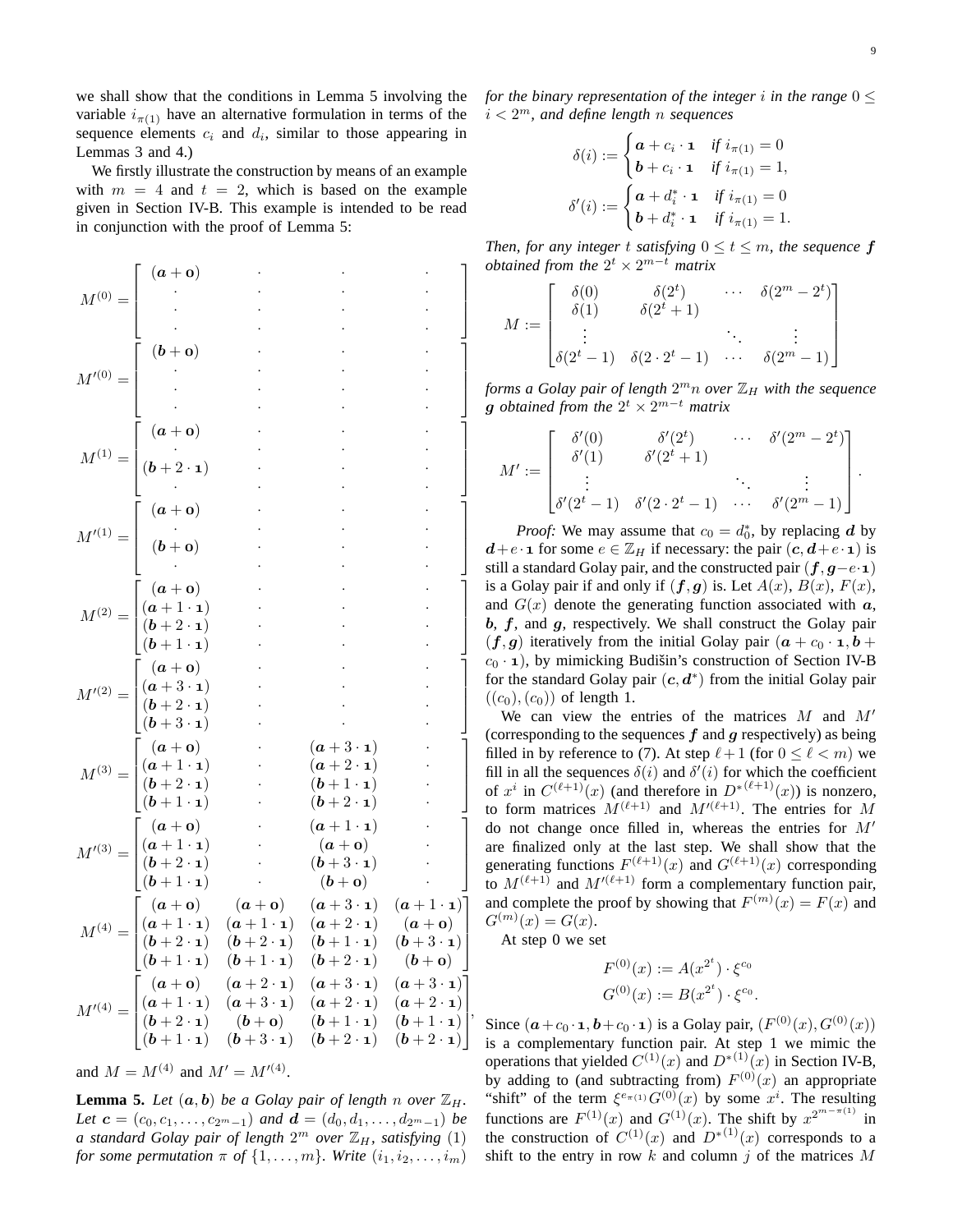and M' for which  $2^{m-\pi(1)} = 2^t j + k$ , and the adjusted shift for  $F^{(1)}(x)$  and  $G^{(1)}(x)$  is  $x^{2^t n j+k}$  since each matrix entry contains a sequence of length n. By construction of  $c$  and  $d^*$ from (7),  $F^{(0)}(x)$  and  $\xi^{e_{\pi(1)}} G^{(0)}(x) x^{2^t n j + k}$  have no common support, and we obtain the two generating functions

$$
F^{(1)}(x) := F^{(0)}(x) + \xi^{e_{\pi(1)}} G^{(0)}(x) x^{2^t n j + k}
$$
  

$$
G^{(1)}(x) := F^{(0)}(x) - \xi^{e_{\pi(1)}} G^{(0)}(x) x^{2^t n j + k}.
$$

Routine calculation shows that

$$
F^{(1)}(x)\overline{F^{(1)}(x^{-1})} + G^{(1)}(x)\overline{G^{(1)}(x^{-1})}
$$
  
= 
$$
2\left(F^{(0)}(x)\overline{F^{(0)}(x^{-1})} + G^{(0)}(x)\overline{G^{(0)}(x^{-1})}\right),
$$

and so  $(F^{(1)}(x), G^{(1)}(x))$  is a complementary function pair. Since bit  $\pi(1)$  of 0 is 0, and bit  $\pi(1)$  of  $2^{m-\pi(1)}$  is 1, we have

$$
\delta(0) = \mathbf{a} + c_0 \cdot \mathbf{1}
$$

$$
\delta(2^{m-\pi(1)}) = \mathbf{b} + c_{2^{m-\pi(1)}} \cdot \mathbf{1}
$$

by definition of  $\delta(i)$ . Thus,  $\delta(0)$  matches  $A(x^{2^t}) \cdot \xi^{c_0} =$  $F^{(0)}(x)$  in  $F^{(1)}(x)$ , and  $\delta(2^{m-\pi(1)})$  matches the term  $B(x^{2^t})$ .  $\xi^{c_2 m - \pi(1)} = B(x^{2^t}) \cdot \xi^{c_0 + e_{\pi(1)}} = \xi^{e_{\pi(1)}} G^{(0)}(x)$  in  $F^{(1)}(x)$ (using the case  $\ell = 0$  of (7) to show that  $c_0 + e_{\pi(1)} = c_{2^{m-\pi(1)}}$ ). The iterative definition of  $F^{(1)}(x)$  therefore coincides with that obtained directly from  $\delta$ .

This gives the pattern for an inductive proof. The inductive hypothesis is that, after step  $\ell$ ,  $F^{(\ell)}(x)$  and  $G^{(\ell)}(x)$  form a complementary function pair; the iterative definition of  $F^{(\ell)}(x)$  coincides with that obtained directly from  $\delta$ ; and the placement of  $A(x^{2^t})$  and  $B(x^{2^t})$  in  $G^{(\ell)}(x)$  matches the placement of  $\boldsymbol{a}$  and  $\boldsymbol{b}$  respectively in the definition of  $\delta$ . Define j and k in the range  $0 \leq j \leq 2^{m-t}$  and  $0 \leq k < 2^t$  so that  $2^{m-\pi(\ell+1)} = 2^t j + k$ . Then  $F^{(\ell)}(x)$ and  $\xi^{e_{\pi(\ell+1)}} G^{(\ell)}(x) x^{2^t n j + k}$  have no common support and

$$
F^{(\ell+1)}(x) = F^{(\ell)}(x) + \xi^{e_{\pi(\ell+1)}} G^{(\ell)}(x) x^{2^t n j + k}
$$
  

$$
G^{(\ell+1)}(x) = F^{(\ell)}(x) - \xi^{e_{\pi(\ell+1)}} G^{(\ell)}(x) x^{2^t n j + k}
$$

form a complementary function pair, by a similar argument to that used above.

For any i in the range  $0 \le i < 2^m$ , suppose  $\delta(i)$  has been filled from matrix M at step  $\ell + 1$ . Therefore, bit  $\pi(1)$  in the binary representation of  $m - \pi(\ell + 1)$  must be zero, and  $m - \pi(1) \neq m - \pi(\ell+1)$ . Hence  $(i + 2^{m-\pi(\ell+1)})_{\pi(1)} =$  $i_{\pi(1)}$ , and by the inductive hypothesis the iterative definition of  $F^{(\ell+1)}(x)$  coincides with that obtained directly from  $\delta$ , and the placement of  $A(x^{2^t})$  and  $B(x^{2^t})$  in the iterative definition of  $G^{(\ell+1)}(x)$  matches the placement of a and b respectively in the definition of  $\delta$ . This completes the induction.

The case  $\ell = m - 1$  then shows that  $F^{(m)}(x) = F(x)$ and  $G^{(m)}(x) = G(x)$  form a complementary function pair, where  $F^{(m)}(x)$  corresponds to the complete matrix M. Since  $\delta'(i) = \delta(i) - (c_i - d_i^*) \cdot \mathbf{1}$ , the placements of  $A(x^{2^t})$  and  $B(x^{2^t})$  in  $G(x)$  correspond to the placements of a and b, respectively, in  $\delta'$ . And since the iterative definition of  $F(x)$ and  $G(x)$  is based on the iterative construction of  $(c, d^*)$ ,  $G(x)$  corresponds to the complete matrix  $M'$ .

For example, consider once again the Golay pairs  $(a, b)$ and  $(c, d)$  in (5) and (6) respectively. The pair  $(c, d)$  can be obtained by taking  $H = 4$ ,  $m = 2$ ,  $(\pi(1), \pi(2)) = (1, 2)$ ,  $(e_1, e_2) = (0, 0)$ , and  $(e_0, e'_0) = (0, 0)$  in (1). By Lemma 5 with  $m = 2$  and  $t = 1$ , the sequences

$$
\mathbf{f}'' = (0, 0, 1, 1, 2, 2, 1, 1, 0, 2, 1, 3, 0, 2, 3, 1)
$$
  

$$
\mathbf{g}'' = (0, 2, 1, 3, 2, 0, 1, 3, 0, 0, 1, 1, 0, 0, 3, 3)
$$

obtained from the respective matrices

$$
M = \begin{bmatrix} (\mathbf{a} + \mathbf{o}) & (\mathbf{b} + \mathbf{o}) \\ (\mathbf{a} + \mathbf{o}) & (\mathbf{b} + 2 \cdot \mathbf{1}) \end{bmatrix} = \begin{bmatrix} (0, 1, 2, 1) & (0, 1, 0, 3) \\ (0, 1, 2, 1) & (2, 3, 2, 1) \end{bmatrix}
$$

$$
M' = \begin{bmatrix} (\mathbf{a} + \mathbf{o}) & (\mathbf{b} + \mathbf{o}) \\ (\mathbf{a} + 2 \cdot \mathbf{1}) & (\mathbf{b} + \mathbf{o}) \end{bmatrix} = \begin{bmatrix} (0, 1, 2, 1) & (0, 1, 0, 3) \\ (2, 3, 0, 3) & (0, 1, 0, 3) \end{bmatrix}
$$

form a quaternary Golay pair of length 16.

The intersections of Lemmas 3, 4 and 5 are shown in Figure 1. We claim that, given  $e_0 = e'_0$  in (1), Lemma 5 becomes a special case of Lemma 3 when  $t = 0$ , and a special case of Lemma 4 when  $t = m$ . To establish this we need to show that, for a standard Golay pair  $(c, d)$  of length  $2^m$ over  $\mathbb{Z}_H$ , the conditions controlling the choice of sequence elements in the three lemmas are equivalent, which follows from the equivalence of the following statements:  $i_{\pi(1)} = 0$ ,  $c_i = d_i$ , and  $d_i^* \neq c_i^*$ . Given that  $e_0 = e'_0$ , from (1) we have

$$
\boldsymbol{c} - \boldsymbol{d} = H/2 \cdot \boldsymbol{x}_{\pi(1)}.
$$
 (8)

Recall from Section II that  $x_{\pi(1)}$  is the indicator function for  $i_{\pi(1)}$  (which is bit  $\pi(1)$  in the binary representation of i), so that  $(x_{\pi(1)})_i = i_{\pi(1)}$ . Therefore (8) implies that  $c_i - d_i = (H/2)i_{\pi(1)}$ , and taking negative reversals of (8) likewise implies that  $d_i^* - c_i^* = (H/2)(i_{\pi(1)} - 1)$ . This gives the required equivalences.

## *D. An interesting example*

As described in Section I, our principal objective is to count and to construct explicitly all quaternary Golay sequences and pairs of length  $2^m$  obtained by applying Budišin's iterative construction to the non-standard Golay pairs of Theorem 2. We will achieve this using Lemma 5 and its variation Lemma 7 (to be introduced in Section IV-E). However we note here an interesting example obtained using Lemmas 3 and 5 that achieves another of our objectives, by constructing length  $2<sup>m</sup>$  quaternary Golay sequences and pairs that cannot be obtained by iterative application of Budišin's construction to a non-standard Golay pair specified in Theorem 2. This will demonstrate that Lemma 3 (and, by a similar example, Lemma 4) is not a special case of Lemma 5, even when its controlling pair is restricted to have length  $2^m$ .

**Example 6.** Let  $a = (a_0, a_1, \ldots, a_7)$  and  $b = (b_0, b_1, \ldots, b_7)$ *be the non-standard length* 8 *quaternary Golay pair*

$$
a = 2(x_1x_2 + x_2x_3)
$$
  
= (0, 0, 0, 2, 0, 0, 2, 0)  

$$
b = 2(x_1x_2 + x_1x_3) + x_2 + x_3
$$
  
= (0, 1, 1, 2, 0, 3, 3, 2),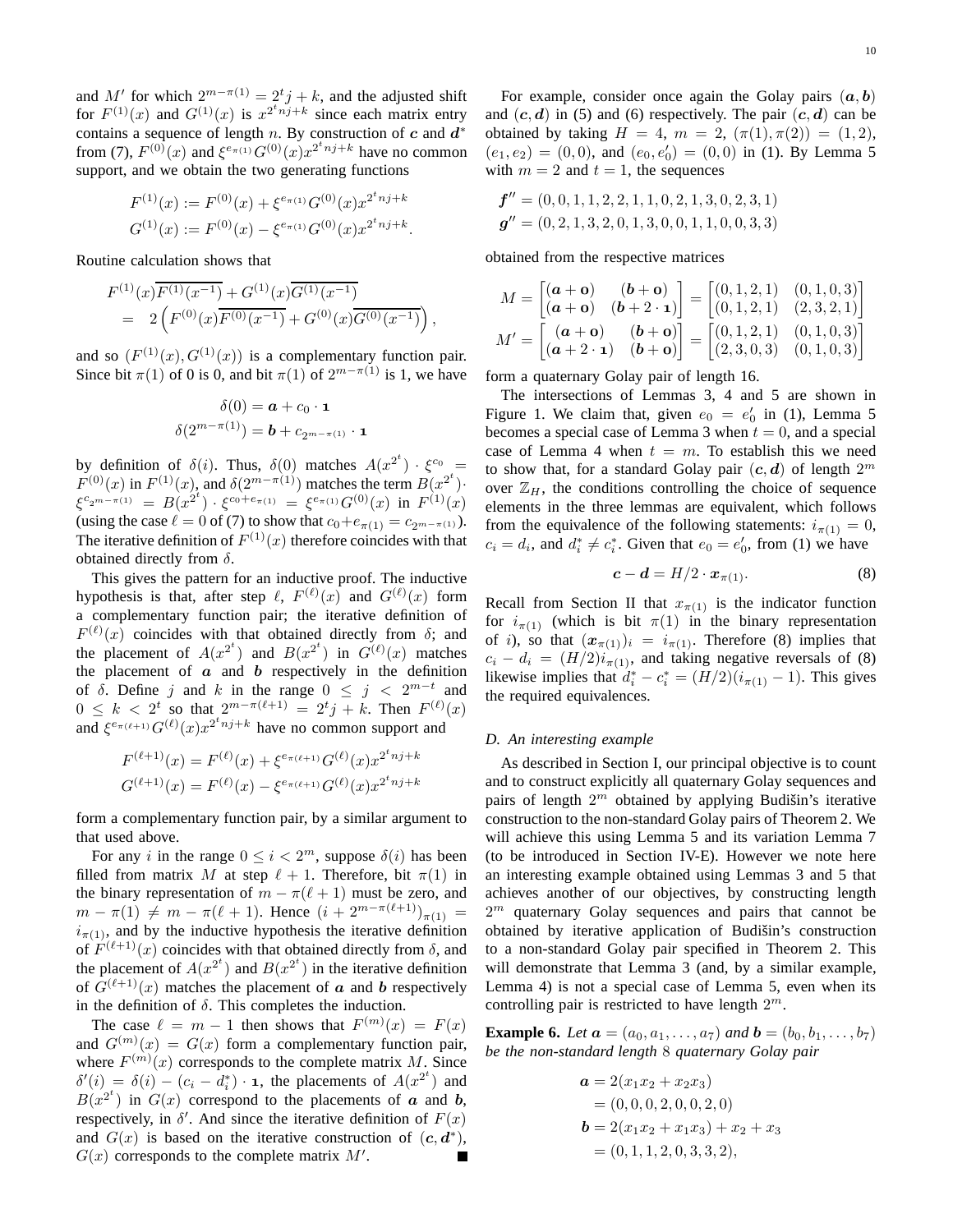*specified in Theorem* 2*. Then the length* 16 *quaternary Golay pair*

$$
c = [(a + \mathbf{o}) \quad (b + 2 \cdot \mathbf{1})]
$$

$$
d = [(a + \mathbf{o}) \quad (b + \mathbf{o})],
$$

*obtained from Lemma* 5 *(or Lemma* 3*) using the seed pair*  $(a, b)$  *and the controlling pair*  $((0, 2), (0, 0))$ *, is non-standard (and the algebraic normal form of each of* c *and* d *is a cubic polynomial [5]). Furthermore*  $\mathbf{c} - \mathbf{d} = [(\mathbf{o}) \quad (2 \cdot \mathbf{1})]$  *is the lifting of a binary sequence to*  $\mathbb{Z}_4$ *.* 

*So we can apply Lemma* 3 *with controlling pair* (c, d) *and seed pair*  $(a, b)$  *to obtain a length*  $16 \cdot 8 = 128$  *quaternary Golay pair*

$$
f = [(a + a_0 \cdot \mathbf{1}) \cdots (a + a_7 \cdot \mathbf{1})
$$
  
\n
$$
(b + (b_0 + 2) \cdot \mathbf{1}) \cdots (b + (b_7 + 2) \cdot \mathbf{1})]
$$
  
\n
$$
g = [(a - b_7 \cdot \mathbf{1}) \cdots (a - b_0 \cdot \mathbf{1})
$$
  
\n
$$
(b - a_7 \cdot \mathbf{1}) \cdots (b - a_0 \cdot \mathbf{1})],
$$

*(and the algebraic normal form of each of* f *and* g *is a cubic polynomial,) and the elements of the sequence*

$$
\mathbf{f} - \mathbf{g} = [((a_0 + b_7) \cdot \mathbf{1}) \cdots ((a_7 + b_0) \cdot \mathbf{1})
$$
  

$$
((a_7 + b_0 + 2) \cdot \mathbf{1}) \cdots ((a_0 + b_7 + 2) \cdot \mathbf{1})]
$$

*take all four values in*  $\mathbb{Z}_4$ *.* 

Now suppose, for a contradiction, that the Golay pair  $(f, g)$ of Example 6 is the output of Lemma 5 for some seed pair  $(a, b)$  and standard controlling pair  $(c, d)$ . In the notation of that lemma, all elements of  $f - g$  must then belong to sequences  $\delta(i) - \delta'(i) = (\mathbf{c} - \mathbf{d}^*)_i \cdot \mathbf{1}$  for varying i. Since  $(c, d)$  is a standard Golay pair, the relations (2) show that

$$
\mathbf{c} - \mathbf{d}^* = H/2 \cdot \mathbf{x}_{\pi(m)} + e \cdot \mathbf{1} \quad \text{for some } e \in \mathbb{Z}_H. \tag{9}
$$

Therefore the elements of  $f - g$  take values only in  $\{e, e + g\}$  $H/2$  for some  $e \in \mathbb{Z}_H$ . This contradicts the conclusion of Example 6.

Therefore the Golay pair  $(f, g)$  of Example 6 is not just non-standard: it cannot be the output of Lemma 5, nor of Lemma 7 by a similar argument, nor of any other published construction for Golay sequences of which we are aware. (It is also easily verified by computer that there is no length 128 quaternary sequence  $g'$  forming a Golay pair with the sequence  $f$  of Example 6 such that  $f - g'$  is a two-valued sequence.)

Example 6 can be generalized in several ways to give further examples of quaternary Golay pairs  $(f, g)$  for which the elements of  $f-g$  take more than two values. Lemma 4 can be used instead of Lemma 3. The seed pair  $(a, b)$  used in the final application of Lemma 3 can be replaced by a different non-standard pair specified in Theorem 2, by the output of Theorem 10, or even by these further examples themselves. The controlling pair  $(c, d)$  used in the final application of Lemma 3 can be of length  $2^m \cdot 16$  for any  $m \ge 0$ , by applying Lemma 5 iteratively with controlling pair  $((0, 2), (0, 0))$  and initial seed pair  $(a, b)$ . In this way we obtain quaternary Golay pairs of length  $2^m \cdot 16 \cdot 8 = 2^{m+7}$  for all  $m \ge 0$ , and these pairs cannot be produced using any other known constructions. Figure 2 illustrates these generalizations of Example 6.

## *E. Negative reversals*

In this subsection we complete the framework of constructions by modifying Lemma 5 to use the negative reversals  $a^*$ and  $b^*$  of the seed pair sequences, as well as the sequences  $a$ and b themselves. This allows the construction of Golay pairs that cannot be obtained with Lemma 5.

We then indicate by example that this modification corresponds to replacing some intermediate sequence in the iterative proof of Lemma 5 by its negative reversal. Since the aperiodic autocorrelation function of a sequence does not change under negative reversal, the remaining iterations of the construction still produce a Golay pair. This modification of Lemma 5, presented as Lemma 7, is not needed to produce the standard Golay pairs of length  $2^m$  over  $\mathbb{Z}_H$ , but will be required to construct additional families of non-standard quaternary Golay pairs of length  $2^m$  in Section V.

**Lemma 7.** Let  $(a, b)$  be a Golay pair of length n over  $\mathbb{Z}_H$ . *Let*  $c = (c_0, c_1, \ldots, c_{2^m-1})$  *and*  $\mathbf{d} = (d_0, d_1, \ldots, d_{2^m-1})$  *be a standard Golay pair of length* 2 <sup>m</sup> *over* ZH*, satisfying* (1) *for some permutation*  $\pi$  *of*  $\{1, \ldots, m\}$  *and*  $e'_0, e_0, e_1, \ldots, e_m \in$  $\mathbb{Z}_H$ *. Write*  $(i_1, i_2, \ldots, i_m)$  *for the binary representation of the integer i in the range*  $0 \le i < 2^m$ *, and let*  $\ell$  *be an integer in the range*  $2 \leq \ell \leq m$ *. Define length n sequences* 

$$
\delta(i) := \begin{cases}\na + c_i \cdot \mathbf{1} & \text{if } i_{\pi(\ell-1)} = 0 \text{ and } i_{\pi(\ell)} = 0 \\
b + c_i \cdot \mathbf{1} & \text{if } i_{\pi(\ell-1)} = 1 \text{ and } i_{\pi(\ell)} = 0 \\
b^* + c_i \cdot \mathbf{1} & \text{if } i_{\pi(\ell-1)} = 0 \text{ and } i_{\pi(\ell)} = 1 \\
a^* + c_i \cdot \mathbf{1} & \text{if } i_{\pi(\ell-1)} = 1 \text{ and } i_{\pi(\ell)} = 1, \\
b + d_i^* \cdot \mathbf{1} & \text{if } i_{\pi(\ell-1)} = 0 \text{ and } i_{\pi(\ell)} = 0 \\
b^* + d_i^* \cdot \mathbf{1} & \text{if } i_{\pi(\ell-1)} = 1 \text{ and } i_{\pi(\ell)} = 0 \\
b^* + d_i^* \cdot \mathbf{1} & \text{if } i_{\pi(\ell-1)} = 0 \text{ and } i_{\pi(\ell)} = 1 \\
a^* + d_i^* \cdot \mathbf{1} & \text{if } i_{\pi(\ell-1)} = 1 \text{ and } i_{\pi(\ell)} = 1.\n\end{cases}
$$

*Then, for any integer t satisfying*  $0 \le t \le m$ *, the sequence* f *obtained from the*  $2^t \times 2^{m-t}$  *matrix* 

$$
M := \begin{bmatrix} \delta(0) & \delta(2^t) & \cdots & \delta(2^m - 2^t) \\ \delta(1) & \delta(2^t + 1) & & \vdots \\ \vdots & & \ddots & \vdots \\ \delta(2^t - 1) & \delta(2 \cdot 2^t - 1) & \cdots & \delta(2^m - 1) \end{bmatrix}
$$

forms a Golay pair of length  $2^m n$  over  $\mathbb{Z}_H$  with the sequence  $\boldsymbol{g}$ *obtained from the*  $2^t \times 2^{m-t}$  *matrix* 

$$
M' := \begin{bmatrix} \delta'(0) & \delta'(2^t) & \cdots & \delta'(2^m - 2^t) \\ \delta'(1) & \delta'(2^t + 1) & & \\ \vdots & & \ddots & \vdots \\ \delta'(2^t - 1) & \delta'(2 \cdot 2^t - 1) & \cdots & \delta'(2^m - 1) \end{bmatrix}.
$$

*Proof:* The proof is similar to that of Lemma 5. Г For example, take  $H = 4$ ,  $m = 4$ ,  $(\pi(1), \pi(2), \pi(3), \pi(4)) = (4, 3, 1, 2), (e_1, e_2, e_3, e_4) =$  $(0, 0, 2, 1)$ , and  $(e_0, e'_0) = (0, 1)$  in (1) to give the standard length 16 quaternary Golay pair

$$
c = (0, 1, 2, 1, 0, 1, 2, 1, 0, 1, 0, 3, 2, 3, 2, 1)
$$
  

$$
d = (1, 0, 3, 0, 1, 0, 3, 0, 1, 0, 1, 2, 3, 2, 3, 0),
$$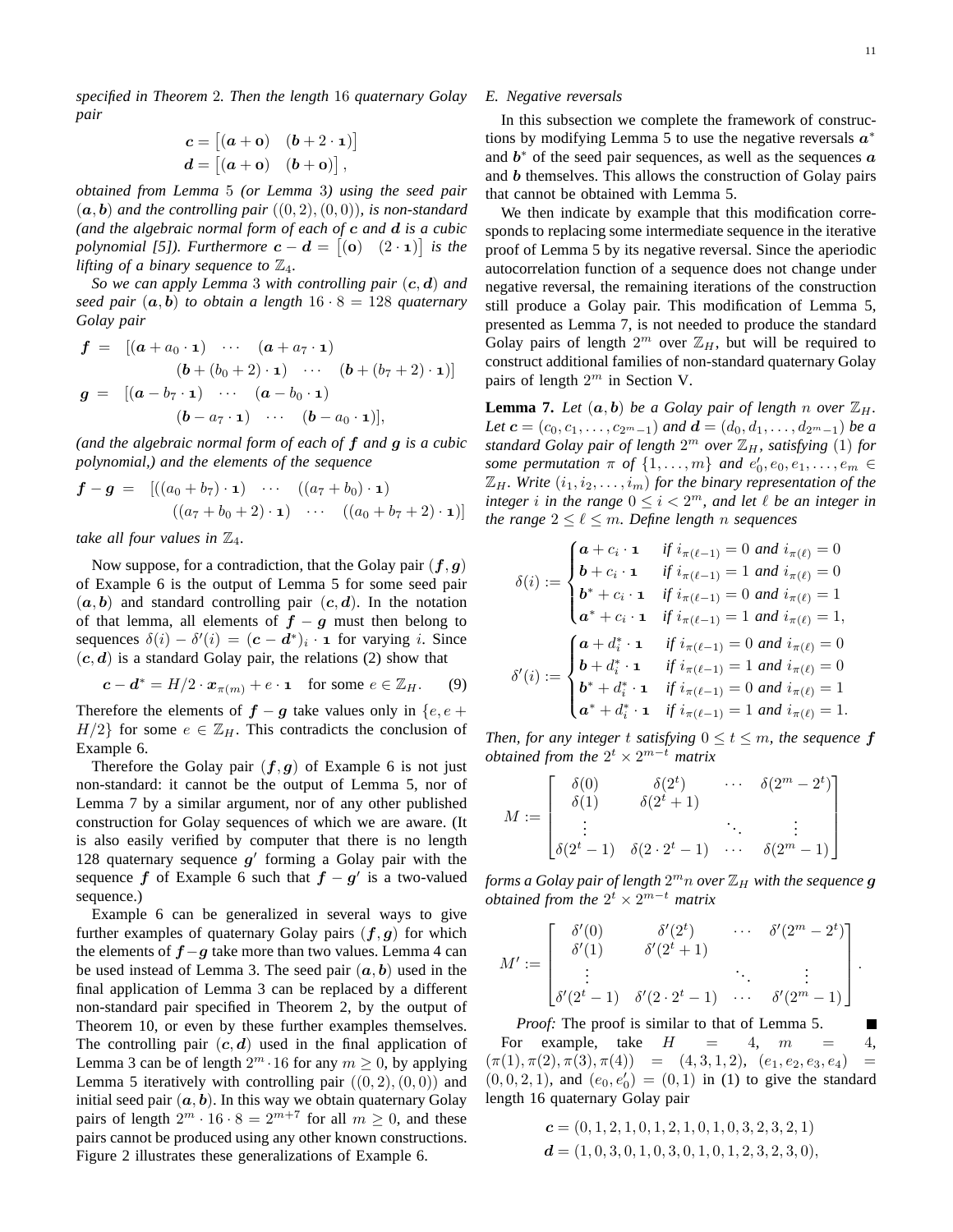and use this standard pair in Lemma 7 with  $\ell = 3$  and  $t = 2$  to obtain the sequences  $f, g$  of a Golay pair from the respective matrices

$$
M = \begin{bmatrix} (a + \mathbf{0}) & (a + \mathbf{0}) & (b^* + \mathbf{0}) & (b^* + 2 \cdot \mathbf{1}) \\ (a + 1 \cdot \mathbf{1}) & (a + 1 \cdot \mathbf{1}) & (b^* + 1 \cdot \mathbf{1}) & (b^* + 3 \cdot \mathbf{1}) \\ (b + 2 \cdot \mathbf{1}) & (b + 2 \cdot \mathbf{1}) & (a^* + \mathbf{0}) & (a^* + 2 \cdot \mathbf{1}) \\ (b + 1 \cdot \mathbf{1}) & (b + 1 \cdot \mathbf{1}) & (a^* + 3 \cdot \mathbf{1}) & (a^* + 1 \cdot \mathbf{1}) \end{bmatrix} \\ M' = \begin{bmatrix} (a + \mathbf{0}) & (a + 2 \cdot \mathbf{1}) & (b^* + \mathbf{0}) & (b^* + \mathbf{0}) \\ (a + 1 \cdot \mathbf{1}) & (a + 3 \cdot \mathbf{1}) & (b^* + 1 \cdot \mathbf{1}) & (b^* + 1 \cdot \mathbf{1}) \\ (b + 2 \cdot \mathbf{1}) & (b + \mathbf{0}) & (a^* + \mathbf{0}) & (a^* + \mathbf{0}) \\ (b + 1 \cdot \mathbf{1}) & (b + 3 \cdot \mathbf{1}) & (a^* + 3 \cdot \mathbf{1}) & (a^* + 3 \cdot \mathbf{1}) \end{bmatrix}.
$$

.

,

We now show that the same Golay pair  $(f, g)$  can alternatively be obtained from the iterative construction given in the proof of Lemma 5 (using a different permutation  $\tilde{\pi}$ ), by replacing the intermediate sequence corresponding to the matrix  $M^{(2)}$  in that construction by its negative reversal. Take  $H =$ 4,  $m = 4$ , and  $t = 2$  again, and let  $(\tilde{\pi}(1), \tilde{\pi}(2), \tilde{\pi}(3), \tilde{\pi}(4)) =$  $(3, 4, 1, 2), (\tilde{e_1}, \tilde{e_2}, \tilde{e_3}, \tilde{e_4}) = (3, 0, 2, 1),$  and  $(\tilde{e_0}, \tilde{e_0}') = (0, 2).$ This produces the standard length 16 quaternary Golay pair  $(c, d)$  previously given as an example in Section IV-B and, as seen in Section IV-C, steps 1 and 2 of the iterative construction lead to the intermediate matrices

$$
M^{(2)} = \begin{bmatrix} (a + \mathbf{o}) & & & & & \\ (a + 1 \cdot \mathbf{1}) & & & & & \\ (b + 2 \cdot \mathbf{1}) & & & & & \\ (b + 1 \cdot \mathbf{1}) & & & & & \\ (b + 1 \cdot \mathbf{1}) & & & & & \\ (a + 3 \cdot \mathbf{1}) & & & & & \\ (b + 2 \cdot \mathbf{1}) & & & & & \\ (b + 3 \cdot \mathbf{1}) & & & & & \\ (b + 3 \cdot \mathbf{1}) & & & & & \\ (b + 3 \cdot \mathbf{1}) & & & & & \\ (c + 3 \cdot \mathbf{1}) & & & & & \\ (d + 3 \cdot \mathbf{1}) & & & & & \\ (e + 3 \cdot \mathbf{1}) & & & & & \\ (e + 3 \cdot \mathbf{1}) & & & & & \\ (e + 3 \cdot \mathbf{1}) & & & & & \\ (e + 3 \cdot \mathbf{1}) & & & & & \\ (e + 3 \cdot \mathbf{1}) & & & & & \\ (e + 3 \cdot \mathbf{1}) & & & & & \\ (e + 3 \cdot \mathbf{1}) & & & & & \\ (e + 3 \cdot \mathbf{1}) & & & & & \\ (e + 3 \cdot \mathbf{1}) & & & & & \\ (e + 3 \cdot \mathbf{1}) & & & & & \\ (e + 3 \cdot \mathbf{1}) & & & & & \\ (e + 3 \cdot \mathbf{1}) & & & & & \\ (e + 3 \cdot \mathbf{1}) & & & & & \\ (e + 3 \cdot \mathbf{1}) & & & & & \\ (e + 3 \cdot \mathbf{1}) & & & & & \\ (e + 3 \cdot \mathbf{1}) & & & & & \\ (e + 3 \cdot \mathbf{1}) & & & & & \\ (e + 3 \cdot \mathbf{1}) & & & & & \\ (e + 3 \cdot \mathbf{1}) & & & & & \\ (e + 3 \cdot \mathbf{1}) & & & & & \\ (e + 3 \cdot \mathbf{1}) & & & & & \\ (e + 3 \cdot \mathbf{1}) & & & & & \\ (e + 3 \cdot \mathbf{1}) & & & & & \\ (e + 3 \cdot \mathbf{1}) & & & & & \\ (e + 3 \cdot \mathbf{1}) & & & & & \\ (e + 3 \cdot \mathbf{1}) & & & & & \\ (e + 3 \cdot \mathbf{1}) & & & & & \\ (e + 3 \cdot \mathbf{
$$

We now replace the sequence corresponding to  $M^{(2)}$  by its negative reversal, so that  $M^{(2)}$  is replaced by

$$
\begin{bmatrix}\n(b^* + 1 \cdot 1) & & & \\
(b^* + 2 \cdot 1) & & & \\
(a^* + 1 \cdot 1) & & & \\
(a^* + 0) & & & \\
\end{bmatrix}.
$$

Proceeding with the iterative construction, we now find at step 3 that

$$
M^{(3)} = \begin{bmatrix} (a + \mathbf{0}) & \cdot & (b^* + \mathbf{0}) \\ (a + 1 \cdot \mathbf{1}) & \cdot & (b^* + 1 \cdot \mathbf{1}) \\ (b + 2 \cdot \mathbf{1}) & \cdot & (a^* + \mathbf{0}) \\ (b + 1 \cdot \mathbf{1}) & \cdot & (a^* + 3 \cdot \mathbf{1}) \end{bmatrix}
$$

$$
M'^{(3)} = \begin{bmatrix} (a + \mathbf{0}) & \cdot & (b^* + 2 \cdot \mathbf{1}) \\ (a + 1 \cdot \mathbf{1}) & \cdot & (b^* + 3 \cdot \mathbf{1}) \\ (b + 2 \cdot \mathbf{1}) & \cdot & (a^* + 2 \cdot \mathbf{1}) \\ (b + 1 \cdot \mathbf{1}) & \cdot & (a^* + 1 \cdot \mathbf{1}) \end{bmatrix}
$$

and at step 4 we obtain  $M^{(4)} = M$  and  $M^{(4)} = M'$  as claimed.

For given H, m and t, suppose the permutation  $\pi$  and constants  $e_0, e_1, \ldots, e_m$  are used in Lemma 7 with the value  $\ell$ . Define the permutation  $\sigma$  by

$$
\sigma = (1, \ell - 1)(2, \ell - 2) \cdots (\lfloor (\ell - 1)/2 \rfloor, \lceil (\ell + 1)/2 \rceil).
$$

Then we can show that in general the resulting Golay pair  $(f, g)$  can also be obtained from Lemma 5 using the permutation  $\tilde{\pi}(i) := \pi(\sigma(i))$  and constants  $\tilde{e_0}, \tilde{e_1}, \ldots, \tilde{e_m}$ , where

$$
\tilde{e}_{\tilde{\pi}(i)} = e_{\tilde{\pi}(i)} \quad \text{for } i \neq \ell
$$

$$
\tilde{e}_{\tilde{\pi}(\ell)} = c_{\sum_{i=1}^{\ell} 2^{m-\pi(i)}} - c_{2^{m-\pi(\ell)}}
$$

$$
\tilde{e}_0 = e_0,
$$

by replacing the sequence  $G^{(\ell-1)}(x)$  corresponding to  $M^{(\ell-1)}$  by its negative reversal prior to step  $\ell$  (in which  $F^{(\ell)}(x)$  and  $G^{(\ell)}(x)$  are determined). We can also show that at most one negative reversal is sufficient for construction purposes: introducing further negative reversals of intermediate sequences in the iterative construction does not lead to any more Golay pairs. These two statements imply that Lemma 7 encapsulates the effect of taking arbitrary negative reversals of intermediate sequences in the iterative construction described in the proof of Lemma 5. We omit the proofs as they are rather involved, and are not required in the construction of families of Golay sequences and pairs in Section V.

For a fixed value of  $m$ , the sequences obtained from Lemma 5 are identical to those obtained from Lemma 7 in some cases (for example when  $(a, b)$  varies over all standard pairs of a given length and  $(c, d)$  varies over all standard pairs of length  $2<sup>m</sup>$ ), but are disjoint in others (for example the sequences constructed in Theorem 10, which arise from certain non-standard pairs  $(a, b)$ ).

# V. SPAWNED SEQUENCES AND PAIRS

In this section we determine explicitly the algebraic normal form of the Golay sequences and pairs of length  $2^{m+r}$   $(m \geq$ 1) that are spawned by an arbitrary seed pair  $(a, b)$  of length  $2<sup>r</sup>$  under either of Lemmas 5 and 7. We then apply this result to the non-standard quaternary Golay pairs given in Theorem 2.

Throughout this section we take the seed pair  $(a, b)$  to have length  $2<sup>r</sup>$ . We begin by determining the algebraic normal form of the Golay pairs  $(f, g)$  that can be constructed from the case  $t = 0$  of Lemma 5 or 7.

**Lemma 8.** Let  $(a, b)$  be a Golay pair of length  $2^r$  over  $\mathbb{Z}_H$ and let  $\boldsymbol{c}$  be a standard Golay sequence of length  $2^m$  over  $\mathbb{Z}_H$ *satisfying* (1) *for some permutation*  $\pi$  *of*  $\{1, 2, ..., m\}$ *. Let*  $a(x_1, x_2, \ldots, x_r)$ *,*  $b(x_1, x_2, \ldots, x_r)$ *,*  $c(x_1, x_2, \ldots, x_m)$  *be the algebraic normal form of* a*,* b*,* c *respectively, and let* ℓ *be an integer in the range*  $2 \leq \ell \leq m$ *. Then, for any*  $e \in \mathbb{Z}_H$ *, the sequence pair*

$$
\begin{cases}\n f(x_1, x_2, \dots, x_{m+r}) \\
 f(x_1, x_2, \dots, x_{m+r}) + \frac{H}{2}x_{\pi(m)} + e\n\end{cases}
$$

*is a Golay pair of length*  $2^{m+r}$  *over*  $\mathbb{Z}_H$ *, where* 

$$
f(x_1, x_2, \dots, x_{m+r}) :=
$$
  
\n
$$
a(x_{m+1}, x_{m+2}, \dots, x_{m+r}) \cdot (1 - x_{\pi(1)})
$$
  
\n
$$
+ b(x_{m+1}, x_{m+2}, \dots, x_{m+r}) \cdot x_{\pi(1)}
$$
  
\n
$$
+ c(x_1, x_2, \dots, x_m)
$$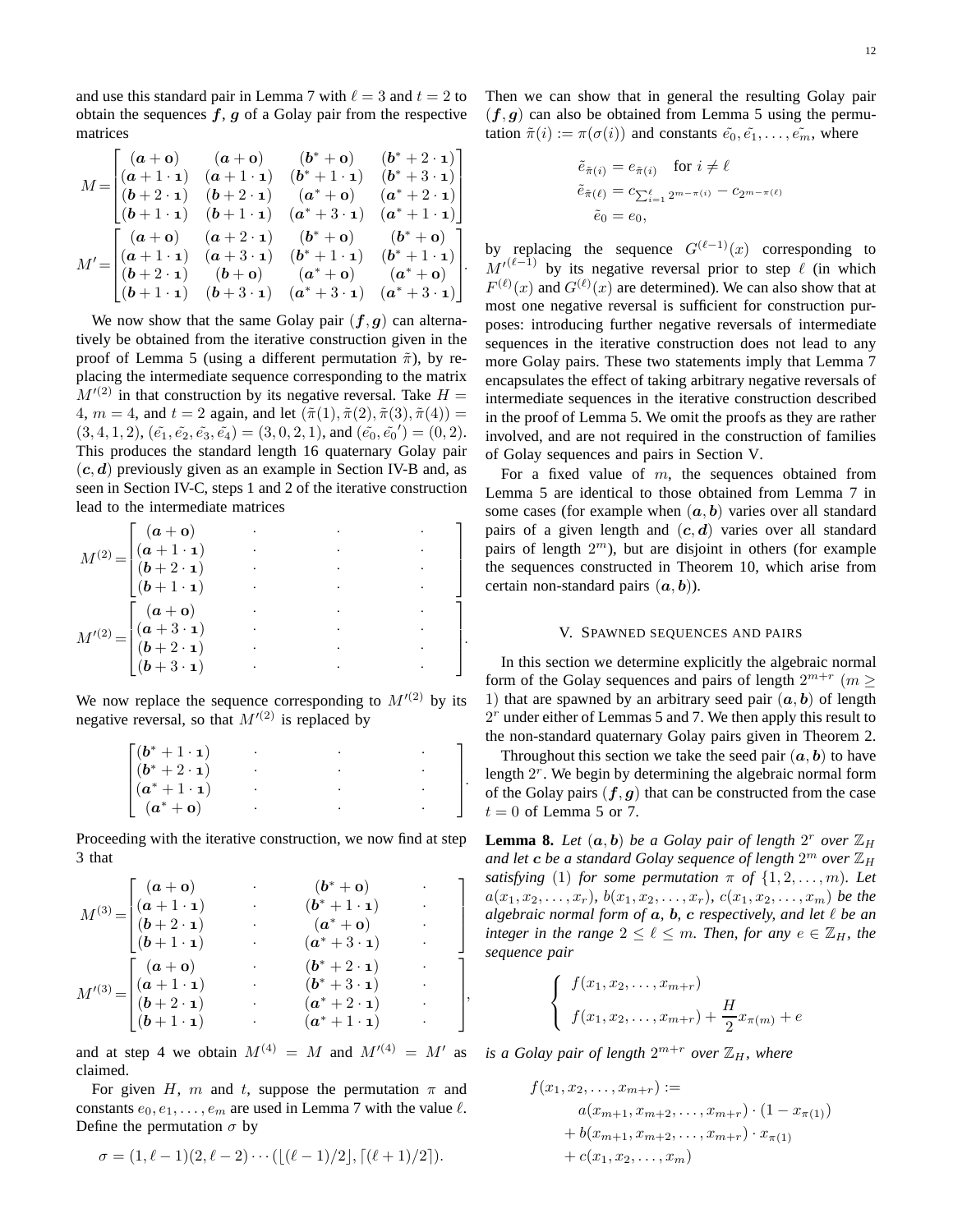*is produced by the case*  $t = 0$  *of Lemma* 5*, or alternatively* 

$$
f(x_1, x_2, \ldots, x_{m+r}) :=
$$
  
\n
$$
a(x_{m+1}, x_{m+2}, \ldots, x_{m+r}) \cdot (1 - x_{\pi(\ell-1)}) \cdot (1 - x_{\pi(\ell)})
$$
  
\n
$$
+ b(x_{m+1}, x_{m+2}, \ldots, x_{m+r}) \cdot x_{\pi(\ell-1)} \cdot (1 - x_{\pi(\ell)})
$$
  
\n
$$
+ b^*(x_{m+1}, x_{m+2}, \ldots, x_{m+r}) \cdot (1 - x_{\pi(\ell-1)}) \cdot x_{\pi(\ell)}
$$
  
\n
$$
+ a^*(x_{m+1}, x_{m+2}, \ldots, x_{m+r}) \cdot x_{\pi(\ell-1)} \cdot x_{\pi(\ell)}
$$
  
\n
$$
+ c(x_1, x_2, \ldots, x_m)
$$

*is produced by the case*  $t = 0$  *of Lemma* 7.

*Proof:* We give the proof for the case  $t = 0$  of Lemma 5; the proof for Lemma 7 is similar. For any  $e'_0 \in \mathbb{Z}_H$ , the sequence  $c$  forms a standard Golay pair with a sequence d satisfying (1). By (9), we can choose  $e'_0$  so that the algebraic normal form of  $d^*$  is given by  $d^*(x_1, x_2, \dots, x_m) =$  $c(x_1, x_2, ..., x_m) + (H/2)x_{\pi(m)} + e$ . We then apply the case  $t = 0$  of Lemma 5, using  $(a, b)$  as the seed pair and  $(c, d)$  as the controlling pair, to produce the Golay pair  $(f, g)$ .

Let  $(i_1, i_2, \ldots, i_m)$  be the binary representation of the integer i in the range  $0 \leq i < 2^m$ . The sequence f is formed by placing a copy of a whenever  $i_{\pi(1)} = 0$  and a copy of **b** whenever  $i_{\pi(1)} = 1$ , and then adding the sequence  $(c_0 \cdot \mathbf{1}, c_1 \cdot \mathbf{1}, \ldots, c_{2^m-1} \cdot \mathbf{1})$ . Since  $x_j$  is the indicator function for  $i_j$ , this gives the claimed algebraic normal form  $f(x_1, x_2, \ldots, x_{m+r})$  of  $f$ .

The same analysis holds for  $g$ , except that the sequence  $(d_0^* \cdot \mathbf{1}, d_1^* \cdot \mathbf{1}, \ldots, d_{2^m-1}^* \cdot \mathbf{1})$  is added instead of  $(c_0 \cdot \mathbf{1}, c_1 \cdot \mathbf{1})$  $1, \ldots, c_{2^m-1} \cdot \mathbf{1}).$ 

We next relate the algebraic normal form of the Golay pairs  $(f, g)$  that can be constructed from Lemma 5 or 7 for general t (satisfying  $0 \le t \le m$ ) to the form for the case  $t = 0$ determined in Lemma 8.

**Lemma 9.** *Let*  $(f(x_1, x_2, \ldots, x_{m+r}), g(x_1, x_2, \ldots, x_{m+r}))$ be a Golay pair of length  $2^{m+r}$  produced by the case  $t = 0$ *of Lemma* 5 *or* 7*, using a seed pair* (a, b) *of length* 2 r *over*  $\mathbb{Z}_H$  and a controlling pair  $(c, d)$  of length  $2^m$  over  $\mathbb{Z}_H$ satisfying (1). Let  $(f', g')$  be the Golay pair produced under *the same conditions, but for general t satisfying*  $0 \le t \le m$ *. Then the algebraic normal form of*  $f'$ *,*  $g'$  *is respectively* 

$$
f(x_{\phi(1)}, x_{\phi(2)}, \ldots, x_{\phi(m+r)}),
$$
  
 $g(x_{\phi(1)}, x_{\phi(2)}, \ldots, x_{\phi(m+r)}),$ 

*where*  $\phi$  *is the permutation of*  $\{1, 2, \ldots, m + r\}$  *given by* 

$$
\phi(i) = \begin{cases}\ni & \text{if } 1 \le i \le m - t \\
i + r & \text{if } m - t + 1 \le i \le m \\
i - t & \text{if } m + 1 \le i \le m + r.\n\end{cases} \tag{10}
$$

*Proof:* We give the proof for  $f'$ ; the proof for  $g'$  is very similar. There is nothing to prove for  $t = 0$  so fix  $t > 0$ , and fix integers  $k, \ell, p$  satisfying  $0 \le k < 2^t, 0 \le \ell < 2^{m-t}$ ,  $0 \le p < 2^r$ .

Let  $M_f$  be the  $1 \times 2^m$  matrix corresponding to  $f$  and let  $M_{f'}$  be the  $2^t \times 2^{m-t}$  matrix corresponding to  $f'$ , as in Lemma 5 or 7. The sequences  $f$  and  $f'$  are obtained by reading the entries of these matrices column by column, and so the sequence  $\delta(2^t\ell+k)$  occurs in row 0 and column  $2^t\ell+k$ 

of  $M_f$ , and in row k and column  $\ell$  of  $M_{f'}$ . Since each sequence  $\delta(i)$  has length  $2^r$ , it follows that entry p of the sequence  $\delta(2^t\ell + k)$  occurs in

$$
position i := (2t \ell + k)2r + p \text{ of } f \tag{11}
$$

and in

$$
position i' := (2t \ell)2r + (2t)p + k \text{ of } f'. \tag{12}
$$

 $\sum_{j=1}^{m+r} 2^{m+r-j} i_j$ , which by (11) we can depict in block form Let  $(i_1, i_2, \ldots, i_{m+r})$  be the binary representation of  $i =$ as:

| $\iota_1$      | $i_{m-t+1}$ | $i_{m+1}$ | $i_{m+r}$ |
|----------------|-------------|-----------|-----------|
|                |             |           |           |
|                |             |           |           |
| $(m - t)$ bits | $t$ bits    | $r$ bits  |           |

Similarly, by (12) we can depict the binary representation of  $i'$  as:

| $\iota'$       | $i_{m-t+1}$ |          | $i'_{m-t+r+1}$ | $i_{m+r}$ |
|----------------|-------------|----------|----------------|-----------|
|                |             |          |                |           |
|                |             |          |                |           |
| $(m - t)$ bits |             | $r$ bits | $t$ bits       |           |

in which the two rightmost blocks of bits of  $i$  have been interchanged.

Since  $x_j$  is the indicator function for  $i_j$  and  $i'_j$ , and  $f(x_1, x_2, \ldots, x_{m+r})$  is the algebraic normal form of  $f$ , it follows that the algebraic normal form of  $f'$  is

$$
f(x_{\phi(1)}, x_{\phi(2)}, \ldots, x_{\phi(m+r)})
$$

(so, for example, each occurrence of bit  $m - t + 1$  in i is replaced by bit  $m - t + r + 1$  in i').

For example, consider again the constructed Golay pairs  $(f, g)$ ,  $(f', g')$ , and  $(f'', g'')$  given directly after the proof of Lemmas 3, 4 and 5 respectively, all of which can be obtained from Lemma 5 with  $m = r = 2$  and with  $t = 0$ ,  $t = 1$ , and  $t = 2$  respectively. The case  $t = 0$  is given by

$$
\boldsymbol{f} = (0, 1, 2, 1, 0, 1, 2, 1, 0, 1, 0, 3, 2, 3, 2, 1),
$$

so that

$$
f(x_1, x_2, x_3, x_4) = 2(x_1x_2 + x_1x_3 + x_3x_4) + 2x_3 + x_4.
$$

The case  $t = 1$  is given by

$$
f'' = (0, 0, 1, 1, 2, 2, 1, 1, 0, 2, 1, 3, 0, 2, 3, 1)
$$
  
= 2(x<sub>1</sub>x<sub>4</sub> + x<sub>1</sub>x<sub>2</sub> + x<sub>2</sub>x<sub>3</sub>) + 2x<sub>2</sub> + x<sub>3</sub>  
= f(x<sub>1</sub>, x<sub>4</sub>, x<sub>2</sub>, x<sub>3</sub>),

and the case  $t = 2$  is given by

$$
f' = (0, 0, 0, 2, 1, 1, 1, 3, 2, 2, 0, 2, 1, 1, 3, 1)
$$
  
= 2(x<sub>3</sub>x<sub>4</sub> + x<sub>3</sub>x<sub>1</sub> + x<sub>1</sub>x<sub>2</sub>) + 2x<sub>1</sub> + x<sub>2</sub>  
= f(x<sub>3</sub>, x<sub>4</sub>, x<sub>1</sub>, x<sub>2</sub>),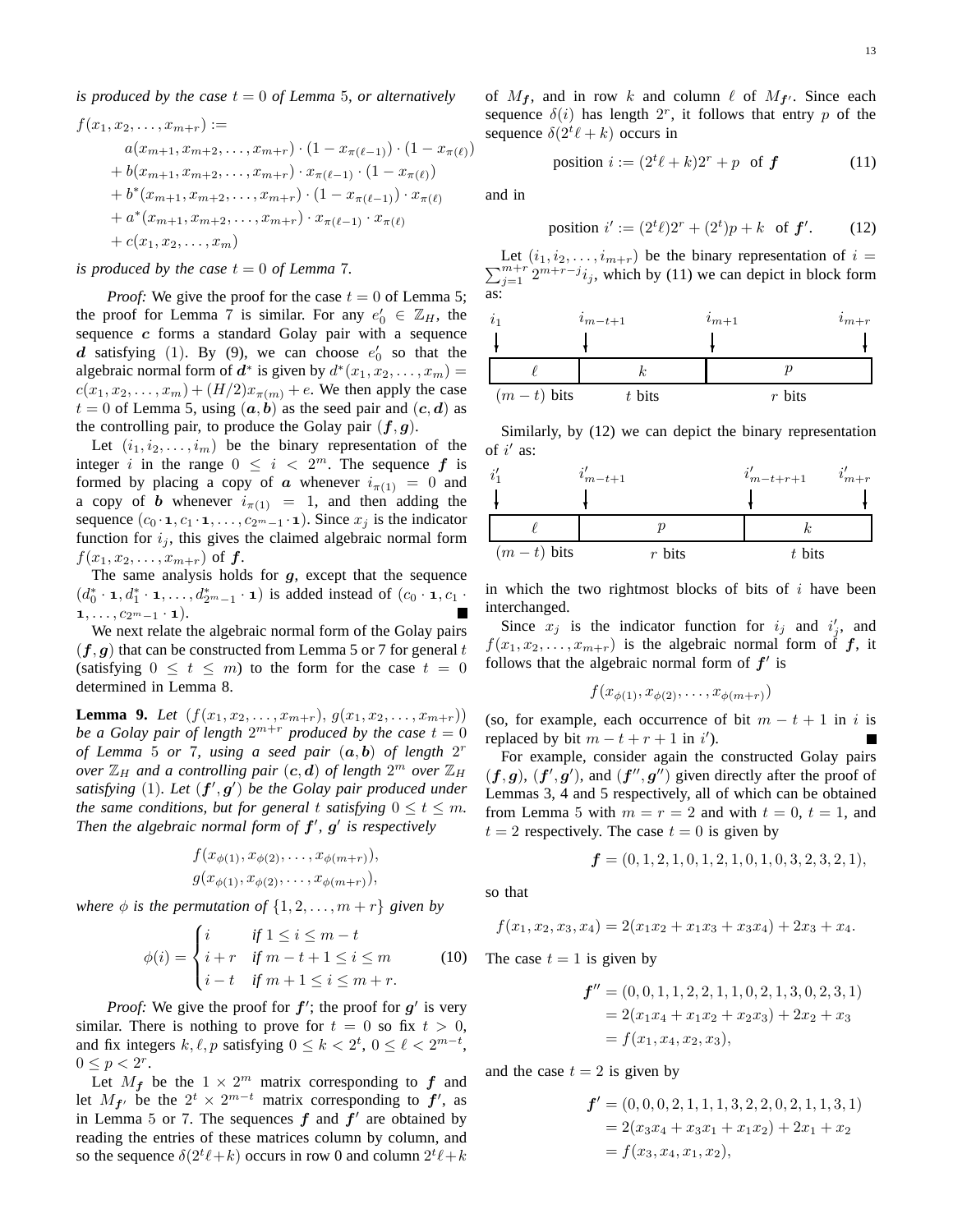in accordance with Lemma 9. Similarly we have  $g(x_1, x_2, x_3, x_4)$  =  $f(x_1, x_2, x_3, x_4)$  +  $2x_2$  and  $g'' = g(x_1, x_4, x_2, x_3), g' = g(x_3, x_4, x_1, x_2).$ 

We have now assembled all the ingredients needed to achieve our principal objective, namely to determine explicitly the quaternary Golay sequences and pairs of length  $2^{m+3}$  $(m > 1)$  obtained by applying Lemmas 5 and 7 to the 512 non-standard quaternary ordered Golay seed pairs  $(a, b)$  of length 8 described in Theorem 2.

**Theorem 10.** Let  $m \geq 1$  be an integer, and let t and  $\ell$  be *integers in the range*  $0 \le t \le m$  *and*  $2 \le \ell \le m$ *. Let*  $\tau$  *be a bijection between*  $\{1, ..., m\}$  *and*  $\{1, ..., m + 3\} \setminus \{m - t +$  $1, m-t+2, m-t+3$ *}. Then, for any*  $e, e_0, e_1, \ldots, e_m \in \mathbb{Z}_4$ *and*  $u_0, u_1, u_2, u_3 \in \mathbb{Z}_2$ *, the sequence pair* 

$$
\begin{cases}\n f(x_1, x_2, \dots, x_{m+3}) \\
 f(x_1, x_2, \dots, x_{m+3}) + 2x_{\tau(m)} + e\n\end{cases}
$$

is a non-standard quaternary Golay pair of length  $2^{m+3}$ , *where*  $f(x_1, x_2, \ldots, x_{m+3})$  *takes any one of the four forms:* 

$$
f_1(x_1, x_2,..., x_{m+3}) + 2x_{m-t+2}x_{m-t+3}
$$
  
+ 2u<sub>0</sub>x<sub>m-t+1</sub> + 2u<sub>3</sub>x<sub>m-t+2</sub> + (2u<sub>0</sub> + 2u<sub>2</sub> + u<sub>3</sub>)x<sub>m-t+3</sub>;  
(13)

$$
f_1(x_1, x_2, \dots, x_{m+3}) + 2x_{m-t+1}x_{m-t+3} + 2x_{m-t+2}x_{\tau(1)}
$$
  
+ 
$$
2x_{m-t+3}x_{\tau(1)} + (2u_1 + 2u_2 + 2u_3 + 1)x_{m-t+2}
$$
  
+ 
$$
(2u_1 + u_3 + 1)x_{m-t+3};
$$
  
(14)

$$
f_2(x_1, x_2,..., x_{m+3}) + 2x_{m-t+2}x_{m-t+3}
$$
  
+ 2u<sub>0</sub>x<sub>m-t+1</sub> + 2u<sub>3</sub>x<sub>m-t+2</sub> + (2u<sub>0</sub> + 2u<sub>2</sub> + u<sub>3</sub>)x<sub>m-t+3</sub>;  
(15)

$$
f_2(x_1, x_2, \dots, x_{m+3}) + 2x_{m-t+1}x_{m-t+3} + 2x_{m-t+2}x_{\tau(\ell-1)} + 2x_{m-t+3}x_{\tau(\ell-1)} + 2x_{m-t+1}x_{\tau(\ell)} + 2x_{m-t+3}x_{\tau(\ell)} + (2u_1 + 2u_2 + 2u_3 + 1)x_{m-t+2} + (2u_1 + u_3 + 1)x_{m-t+3},
$$
\n(16)

*where*

$$
f_1(x_1, x_2, \dots, x_{m+3}) :=
$$
  
\n
$$
2x_{m-t+1}x_{m-t+3}x_{\tau(1)} + 2x_{m-t+2}x_{m-t+3}x_{\tau(1)}
$$
  
\n
$$
+ 2x_{m-t+1}x_{m-t+2} + 2u_0x_{m-t+1}x_{\tau(1)}
$$
  
\n
$$
+ (2u_1 + 2u_2 + 1)x_{m-t+2}x_{\tau(1)}
$$
  
\n
$$
+ (2u_0 + 2u_1 + 2u_2 + 1)x_{m-t+3}x_{\tau(1)}
$$
  
\n
$$
+ 2\sum_{k=1}^{m} x_{\tau(k)}x_{\tau(k+1)} + \sum_{k=1}^{m} e_kx_{\tau(k)} + e_0
$$

*and*

$$
f_2(x_1, x_2, \ldots, x_{m+3}) :=
$$
  
\n
$$
2x_{m-t+1}x_{m-t+3}x_{\tau(\ell-1)} + 2x_{m-t+2}x_{m-t+3}x_{\tau(\ell-1)}
$$
  
\n
$$
+ 2x_{m-t+1}x_{m-t+3}x_{\tau(\ell)} + 2x_{m-t+2}x_{m-t+3}x_{\tau(\ell)}
$$
  
\n
$$
+ 2x_{m-t+1}x_{\tau(\ell-1)}x_{\tau(\ell)} + 2x_{m-t+3}x_{\tau(\ell-1)}x_{\tau(\ell)}
$$
  
\n
$$
+ 2x_{m-t+1}x_{m-t+2} + 2u_0x_{m-t+1}x_{\tau(\ell-1)}
$$
  
\n
$$
+ (2u_1 + 2u_2 + 1)x_{m-t+2}x_{\tau(\ell-1)}
$$
  
\n
$$
+ (2u_0 + 2u_1 + 2u_2 + 1)x_{m-t+3}x_{\tau(\ell-1)}
$$
  
\n
$$
+ 2u_0x_{m-t+1}x_{\tau(\ell)} + (2u_1 + 2u_2 + 3)x_{m-t+2}x_{\tau(\ell)}
$$
  
\n
$$
+ (2u_0 + 2u_1 + 2u_2 + 3)x_{m-t+3}x_{\tau(\ell)}
$$
  
\n
$$
+ 2\sum_{\substack{k=1 \ k \neq \ell-1}}^{m-1} x_{\tau(k)}x_{\tau(k+1)} + \sum_{k=1}^{m} e_kx_{\tau(k)} + e_0.
$$

*Proof:* Fix  $e, e_0, e_1, \ldots, e_m \in \mathbb{Z}_4$  and  $u_0, u_1, u_2, u_3 \in$  $\mathbb{Z}_2$ . Let  $(a, b)$  be the non-standard quaternary Golay pair of length 8 given by

$$
a(x_1, x_2, x_3) = 2x_1x_2 + 2x_2x_3 + 2u_0x_1 + 2u_3x_2
$$
  
+
$$
(2u_0 + 2u_2 + u_3)x_3,
$$
  

$$
b(x_1, x_2, x_3) = 2x_1x_2 + 2x_1x_3
$$
  
+
$$
(2u_1 + 2u_2 + 2u_3 + 1)x_2
$$
  
+
$$
(2u_1 + u_3 + 1)x_3
$$
  
(17)

respectively, which is the case  $k_0 = k_1 = 0$  of Theorem 2. Define the mapping  $\pi(i) := \phi^{-1}(\tau(i))$ , where  $\phi$  is the permutation of  $\{1, 2, \ldots, m+3\}$  given by the case  $r = 3$ of (10). This mapping  $\pi$  is a permutation of  $\{1, 2, \ldots, m\}$ , so by (1) there is a standard Golay pair  $(c, d)$  for which c has the form

$$
c(x_1, x_2, \dots, x_m) = 2 \sum_{k=1}^{m-1} x_{\pi(k)} x_{\pi(k+1)} + \sum_{k=1}^m e_k x_{\pi(k)} + e_0
$$
\n(18)

(setting  $e_k$  in (1) to be the fixed value  $e_{\pi^{-1}(k)}$  for  $1 \leq k \leq m$ ). The form (13) for  $f(x_1, x_2, \ldots, x_{m+3})$  arises from application of Lemma 5 with seed pair  $(a, b)$ ; the form (14) from Lemma 5 with seed pair  $(b, a)$ ; the form (15) from Lemma 7 with seed pair  $(a, b)$ ; and the form (16) from Lemma 7 with seed pair  $(b, a)$ . In all four cases the controlling pair used is  $(c, d)$ . We give the proof for the form (13) in detail; the proof for the form (14) is very similar.

We wish to construct a quaternary Golay pair  $(f, g)$  of length  $2^{m+3}$  from Lemma 5, using seed pair  $(a, b)$  and controlling pair  $(c, d)$ . When  $t = 0$ , by Lemma 8 this pair  $(f, g)$  is given by

$$
f'(x_1, x_2, \dots, x_{m+3}) :=
$$
  
\n
$$
a(x_{m+1}, x_{m+2}, x_{m+3}) \cdot (1 - x_{\pi(1)})
$$
  
\n
$$
+ b(x_{m+1}, x_{m+2}, x_{m+3}) \cdot x_{\pi(1)}
$$
  
\n
$$
+ c(x_1, x_2, \dots, x_m),
$$
  
\n
$$
g'(x_1, x_2, \dots, x_{m+3}) :=
$$
  
\n
$$
f'(x_1, x_2, \dots, x_{m+3}) + 2x_{\pi(m)} + e
$$

respectively. Therefore, for general t in the range  $0 \le t \le m$ ,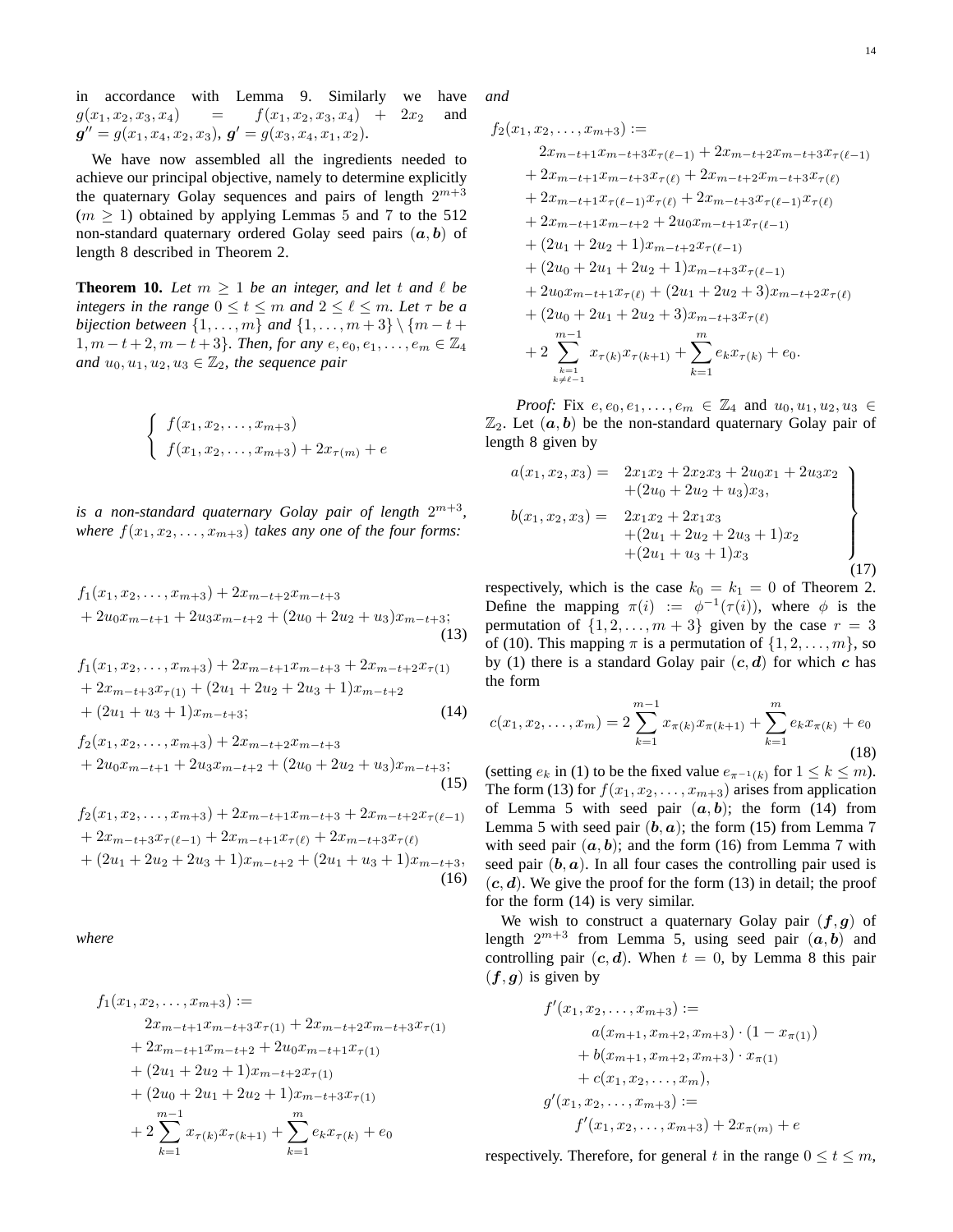by Lemma 9 the pair  $(f, g)$  is given by

$$
f'(x_{\phi(1)}, x_{\phi(2)}, \dots, x_{\phi(m+3)}) =
$$
  
\n
$$
a(x_{m-t+1}, x_{m-t+2}, x_{m-t+3}) \cdot (1 - x_{\phi(\pi(1))})
$$
  
\n
$$
+ b(x_{m-t+1}, x_{m-t+2}, x_{m-t+3}) \cdot x_{\phi(\pi(1))}
$$
  
\n
$$
+ c(x_{\phi(1)}, x_{\phi(2)}, \dots, x_{\phi(m)}),
$$
  
\n
$$
g'(x_{\phi(1)}, x_{\phi(2)}, \dots, x_{\phi(m+3)}) =
$$
  
\n
$$
f'(x_{\phi(1)}, x_{\phi(2)}, \dots, x_{\phi(m+3)}) + 2x_{\phi(\pi(m))} + e.
$$

Set  $f(x_1, x_2, \ldots, x_{m+3}) := f'(x_{\phi(1)}, x_{\phi(2)}, \ldots, x_{\phi(m+3)})$ and  $g(x_1, x_2, \ldots, x_{m+3}) := g'(x_{\phi(1)}, x_{\phi(2)}, \ldots, x_{\phi(m+3)}).$ Substitute from (17) and (18), and use the definition of  $\pi$ , to show that

$$
f(x_1, x_2, \dots, x_{m+3}) =
$$
  
\n
$$
[2x_{m-t+1}x_{m-t+2} + 2x_{m-t+2}x_{m-t+3} + 2u_0x_{m-t+1} + 2u_3x_{m-t+2} + (2u_0 + 2u_2 + u_3)x_{m-t+3}] \cdot (1 - x_{\tau(1)})
$$
  
\n
$$
+ [2x_{m-t+1}x_{m-t+2} + 2x_{m-t+1}x_{m-t+3} + (2u_1 + 2u_2 + 2u_3 + 1)x_{m-t+2} + (2u_1 + u_3 + 1)x_{m-t+3}] \cdot x_{\tau(1)}
$$
  
\n
$$
+ 2 \sum_{k=1}^{m-1} x_{\tau(k)}x_{\tau(k+1)} + \sum_{k=1}^{m} e_k x_{\tau(k)} + e_0,
$$
  
\n
$$
g(x_1, x_2, \dots, x_{m+3}) =
$$
  
\n
$$
f(x_1, x_2, \dots, x_{m+3}) + 2x_{\tau(m)} + e.
$$

The claimed form (13) for the constructed sequence pair  $(f, g)$ is given by collecting terms. The algebraic normal forms contain cubic terms and so both constructed sequences are non-standard.

The proof for the forms (15) and (16) is similar, noting from (2) that

$$
a^*(x_1, x_2, x_3) = a(x_1, x_2, x_3) + 2x_1 + 2x_3 + 2u_2 + u_3,
$$
  

$$
b^*(x_1, x_2, x_3) = b(x_1, x_2, x_3) + 2x_2 + 2x_3 + 2u_2 + u_3 + 2.
$$

(The calculated forms for (15) and (16) initially contain terms  $(2u_2 + u_3 + 2)x_{\tau(\ell)}$  and  $(2u_2 + u_3)x_{\tau(\ell)}$  respectively but these terms have been absorbed into the linear sum  $\sum_{k=1}^{m} e_k x_{\tau(k)}$ , which corresponds in each case to an adjustment of the constant eℓ.)

The quaternary Golay sequences and pairs constructed in Theorem 10 use the seed pair  $(a, b)$  given by the case  $(k_0, k_1) = (0, 0)$  of Theorem 2, as stated in (17). We do not obtain further quaternary Golay sequences or pairs by using the seed pair given by any case  $(k_0, k_1) \neq (0, 0)$  of Theorem 2. For example, application of Lemma 5 to the resulting seed pair  $(a+k_0\cdot\mathbf{1}, b+k_1\cdot\mathbf{1})$  instead of to  $(a, b)$  replaces the constructed pair  $(f, f+2x_{\tau(m)}+e \cdot \mathbf{1})$  by the pair  $(f', f'+2x_{\tau(m)}+e \cdot \mathbf{1})$ where  $f' := f + (k_1 - k_0)x_{\tau(1)} + k_0 \cdot \mathbf{1}$ , but this pair is already included in the first form of Theorem 10.

We now count the number of quaternary sequences and pairs constructed in Theorem 10.

**Corollary 11.** For each integer  $m \geq 1$  there are at least  $(m+1)!(m+1)\cdot 4^{m+1}\cdot 16$  non-standard quaternary Golay sequences of length  $2^{m+3}$  and at least  $2(m + 1)!(m + 1)$ . 4 m+2 · 16 *non-standard quaternary ordered Golay pairs of*  $length\ 2^{m+3}.$ 

*Proof:* Each form (13), (14), (15), (16) gives rise to a set of sequences as the parameters t,  $\ell$ ,  $\tau$ ,  $e_0, e_1, \ldots, e_m$ ,  $u_0, u_1, u_2, u_3$  vary over their ranges. By comparison of cubic terms, all sequences in the sets arising from (13) and (14) are distinct from those in the sets arising from (15) and (16). By comparison of quadratic terms, all sequences in the set arising from (13) are distinct from those arising from (14), and those arising from (15) are distinct from those arising from (16).

We firstly count the sequences in the sets arising from (13) and (14). There are m! choices for  $\tau$ ;  $m + 1$  choices for t;  $4^{m+1}$  choices for  $e_0, e_1, \ldots, e_m$ ; and  $2^4$  choices for  $u_0, u_1, u_2, u_3$ . Since  $\tau$  is a bijection between  $\{1, \ldots, m\}$  and  $\{1, \ldots, m+3\} \setminus \{m-t+1, m-t+2, m-t+3\}$ , each choice of parameters yields a distinct sequence (for example, we can consider  $\{u_0, 2u_1 + 2u_2 + 1, u_3, 2u_0 + 2u_2 + u_3\}$ and  ${u_0, 2u_1 + 2u_2 + 3, 2u_1 + 2u_2 + 2u_3 + 1, 2u_1 + u_3 + 1}$ to form a linearly independent set when considering (13) and (14) respectively). We therefore obtain exactly  $m!(m +$  $1) \cdot 4^{m+1} \cdot 2^4 \cdot 2$  distinct sequences from (13) and (14). No further sequences are obtained by considering the sequence  $f(x_1, x_2, \ldots, x_{m+3}) + 2x_{\tau(m)} + e$  that forms a Golay pair with the sequence  $f(x_1, x_2, \ldots, x_{m+3})$ .

We next count the sequences in the sets arising from (15) and (16). Each sequence in the set arising from (15) is counted exactly twice as the parameters vary: the mapping  $\ell \mapsto m + \ell$  $2 - \ell; u_1 \mapsto u_1 + 1; \tau \mapsto \tau'$ , where  $\tau'(i) := \tau(m + 1 - i),$ leaves  $\sum_{k=1}^{m-1} x_{\tau(k)} x_{\tau(k+1)}$  invariant but interchanges  $\tau(\ell-1)$ and  $\tau(\ell)$ , and interchanges  $2u_1+1$  and  $2u_1+3$ . Similarly each sequence in the set arising from (16) is counted exactly twice, by considering the mapping  $\ell \mapsto m + 2 - \ell$ ;  $u_0 \mapsto u_0 + 1$ ;  $\tau \mapsto \tau'$ . Since there are  $m-1$  choices for  $\ell$ , we therefore obtain exactly  $m!(m + 1)(m - 1) \cdot 4^{m+1} \cdot 2^4 \cdot 2/2$  distinct sequences from (15) and (16), and no further sequences by considering  $f(x_1, x_2, \ldots, x_{m+3}) + 2x_{\tau(m)} + e$ .

Summing the two counts gives the stated minimum number of non-standard quaternary Golay sequences of length  $2^{m+3}$ .

We finally count the minimum number of Golay pairs formed from these sequences. Inspection of the algebraic normal forms shows, for each constructed sequence  $f$ , that  $f^* \neq f + c \cdot \mathbf{1}$  for any  $c \in \mathbb{Z}_4$ . Therefore we can partition the constructed sequences into sets of the form  $E(f) \cup E(q)$ , each such set involving  $2 \cdot 8 = 16$  sequences, such that  $E(f) \times E(g)$  comprises  $8^2 \cdot 2 = 128$  ordered Golay pairs (see Section II). The minimum number of Golay pairs formed from the constructed sequences is therefore given by multiplying the sequence count by 8 (and the true number will exceed this minimum if two constructed sequences at smaller lengths have the shared autocorrelation property).

Table I lists the known number of standard and non-standard length  $2^m$  quaternary Golay sequences and pairs, using the counts from Corollary 11. The minimum values given for  $m \geq 7$  are both strict minima, because of the generalization of Example 6 described at the end of Section IV. The values given for  $m \leq 4$  are exact counts, by exhaustive computer search. But we do not currently know whether the minimum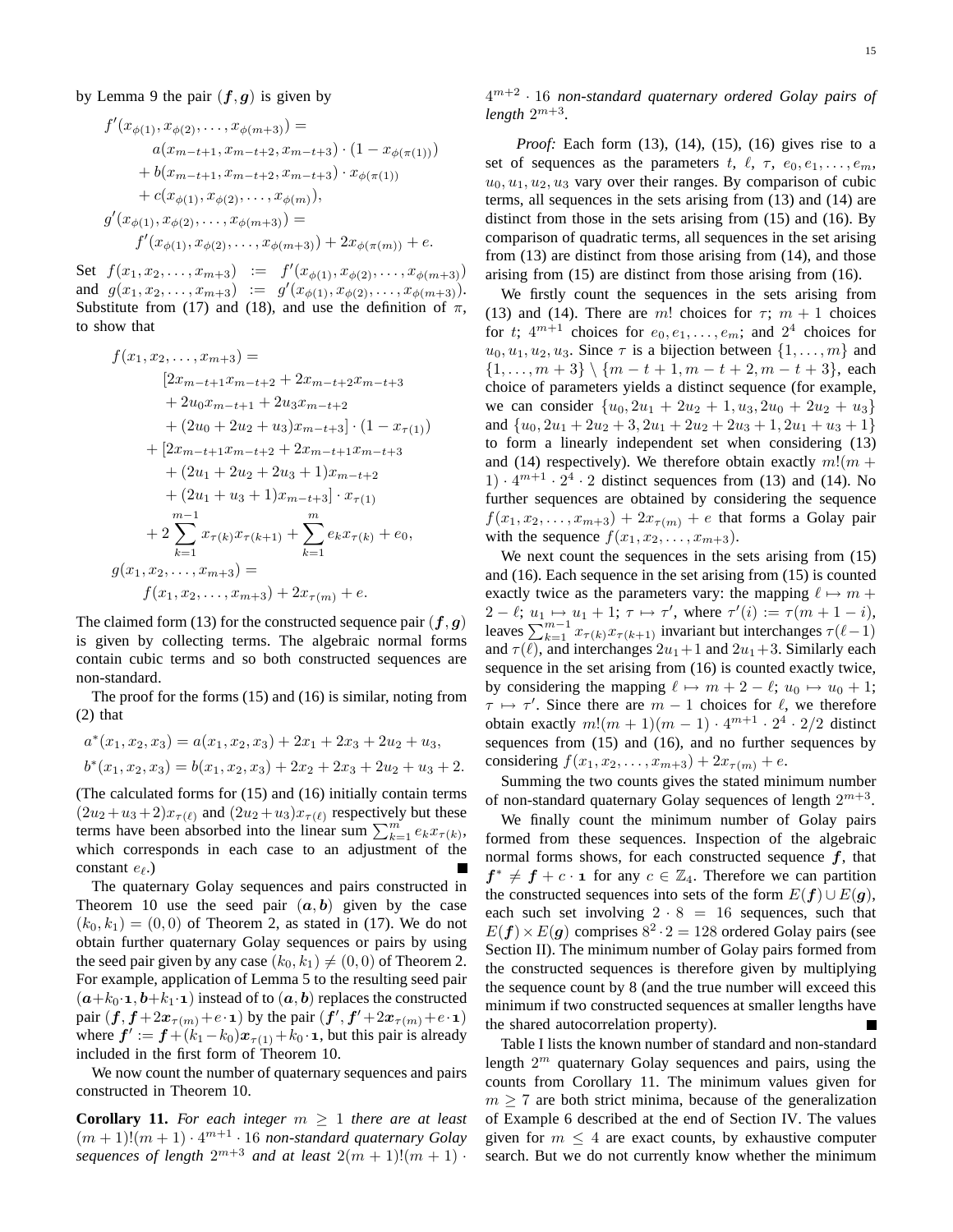|                    |                     | # quaternary Golay sequences | # quaternary ordered Golay pairs |                               |  |  |  |
|--------------------|---------------------|------------------------------|----------------------------------|-------------------------------|--|--|--|
| Length             | standard            | non-standard                 | standard                         | non-standard                  |  |  |  |
| 4                  | 64                  | O                            | 512                              |                               |  |  |  |
| 8                  | 768                 | $\theta$                     | 6.144                            | 512                           |  |  |  |
| 16                 | 12,288              | 1,024                        | 98,304                           | 8,192                         |  |  |  |
| 32                 | 245,760             | $\geq$ 18,432                | 1,966,080                        | >147,456                      |  |  |  |
| 64                 | 5,898,240           | $\geq$ 393,216               | 47,185,920                       | $\geq 3,145,728$              |  |  |  |
| $2^m$ $(m \geq 7)$ | $m!/2\cdot 4^{m+1}$ | $> (m-2)!(m-2) \cdot 4^m$    | $m! \cdot 4^{m+2}$               | $> 2(m-2)!(m-2)\cdot 4^{m+1}$ |  |  |  |

TABLE I

NUMBER OF LENGTH $2^m$  QUATERNARY GOLAY SEQUENCES AND ORDERED GOLAY PAIRS

values given for lengths 32 and 64 are exact counts. While we know that no two standard quaternary Golay sequences of length 32 have the shared autocorrelation property [5], it is possible that one of the non-standard quaternary Golay sequences of length 32 constructed in Theorem 10 has the shared autocorrelation property with a standard quaternary Golay sequence or with another non-standard quaternary Golay sequence constructed in Theorem 10. In that case we could construct further non-standard quaternary Golay sequences and pairs of length 64 and higher via the resulting cross-over of autocorrelation functions (see Figure 3). It is also possible that there are non-standard quaternary Golay sequences of length 32 or 64 that are not contained in Theorem 10.

For  $h > 2$ , the non-standard Golay sequences and pairs constructed in Theorem 10 and Example 6 (and its generalizations) give non-standard Golay sequences and pairs over  $\mathbb{Z}_{2^h}$  under lifting and linear transformation (see the end of Section II).

## VI. CONCLUSION

In this section we summarize the main results of the paper, clarify the relationship to other work, and list some open questions.

We firstly summarize the main results of the paper. In Theorem 10 and Corollary 11 we have determined explicitly and counted the quaternary Golay sequences and pairs of length  $2^m$  ( $m \ge 4$ ) obtained by applying Lemmas 5 and 7 to the 512 non-standard quaternary ordered Golay seed pairs  $(a, b)$  of length 8 described in Theorem 2. These lemmas are equivalent to the iterative use of Budišin's construction, with arbitrary negative reversals of intermediate sequences allowed.

In Figure 2 we have identified a framework of constructions from which all known Golay sequences and pairs of length  $2^m$ over  $\mathbb{Z}_{2^h}$  can be obtained explicitly, and have shown the key importance of Turyn's construction and its variations. In Example 6 and its generalizations we have demonstrated that this framework is sufficiently powerful to produce further quaternary Golay sequences and pairs of length  $2^m$  ( $m \ge 7$ ) that cannot be obtained by any other known construction.

We next describe the relationship to other work. Schmidt [15, Theorem 7] recently gave an algebraic normal form construction for "near-complementary sequences", based in part on earlier work of Parker and Tellambura [13], and remarked [15, p. 3230] that it could be applied to the Golay sequences of Theorem 2 "to obtain an explicit construction

for Golay sequences of length  $2^m$ , where  $m > 3$ ". However neither [15] nor [13] gives details of the resulting sequences, and moreover carrying out the indicated procedure would lead only to the forms (13) and (14) of Theorem 10 (corresponding to the application of Lemma 5) and not to the forms (15) and (16) (corresponding to Lemma 7, in which arbitrary negative reversals of intermediate sequences are allowed).

Borwein and Ferguson [1] considered the Golay sequences and pairs that can be obtained from an arbitrary initial Golay pair  $(a, b)$  by the iterative use of Budišin's construction, including the effect of (negative) reversal of intermediate sequences. Indeed, we have adopted their matrix notation to describe constructed sequences. However [1] deals exclusively with binary sequences, and the only known binary length  $2^m$ Golay pairs are standard pairs. In that case (negative) reversal of intermediate sequences does not produce any additional Golay sequences or pairs, as noted at the start of Section IV-E. Theorem 4.6 of [1] counts the number of binary ordered Golay pairs of length  $2<sup>m</sup>n$  that can be derived from an initial binary Golay pair of length  $n$ , but does not give an explicit algebraic normal form for the case  $n = 2<sup>r</sup>$  and once again deals only with the binary case, which is considerably less complex than the quaternary case considered here. (Strictly, the count of [1, Theorem 4.6] is an upper bound since it is not proved there that the counted sequences or pairs are distinct.)

After submission of the original manuscript we were able to obtain more detailed results on the generalizations of Example 6 discussed in Section IV-D. These are reported in [6].

We conclude with some open questions:

- 1) Are the minimum counts of non-standard length 32 and 64 quaternary Golay sequences and pairs in Table I exact (see the discussion at the end of Section V)?
- 2) What underlies the shared autocorrelation property of the quaternary Golay sequences (4)? Are there further examples of Golay sequences of length  $2^m$  over  $\mathbb{Z}_{2^h}$ having the shared autocorrelation property (apart from trivial liftings and linear transformations of (4))? If so, this would allow the construction of further infinite families of non-standard Golay sequences and pairs via a new cross-over of autocorrelation functions (see the procedure of Section V).
- 3) Are there any non-standard binary length  $2^m$  Golay pairs, arising either from a shared autocorrelation property of standard binary Golay sequences or in some other